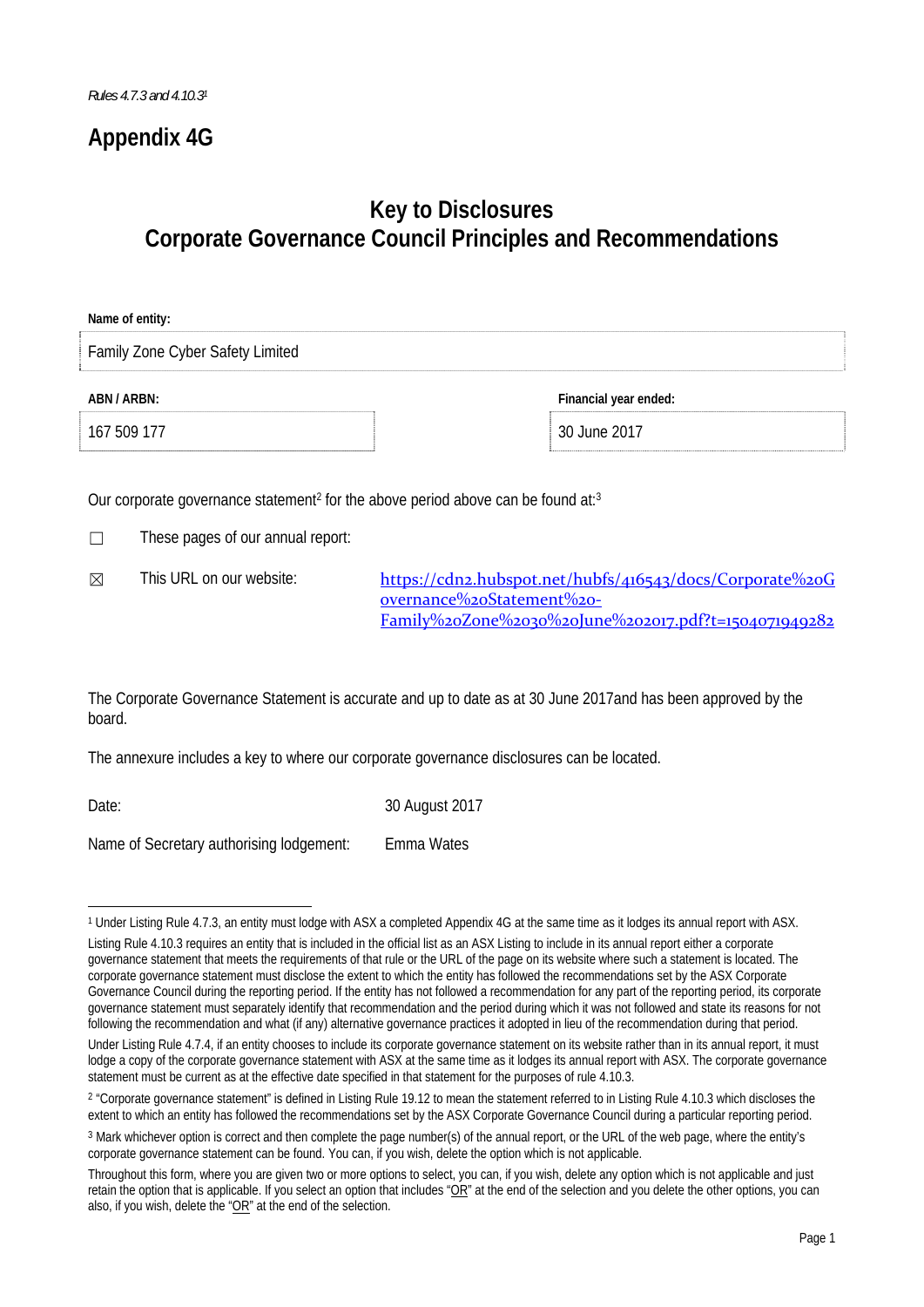### **ANNEXURE – KEY TO CORPORATE GOVERNANCE DISCLOSURES**

| Corporate Governance Council recommendation |                                                                                                                                                                                                                                                                                                                                                         | We have followed the recommendation in full for the whole of the<br>period above. We have disclosed                                                                                                                                                                                                                                                                                                                                                                                       | We have NOT followed the recommendation in full for the whole<br>of the period above. We have disclosed <sup>4</sup>                                                                                                            |
|---------------------------------------------|---------------------------------------------------------------------------------------------------------------------------------------------------------------------------------------------------------------------------------------------------------------------------------------------------------------------------------------------------------|-------------------------------------------------------------------------------------------------------------------------------------------------------------------------------------------------------------------------------------------------------------------------------------------------------------------------------------------------------------------------------------------------------------------------------------------------------------------------------------------|---------------------------------------------------------------------------------------------------------------------------------------------------------------------------------------------------------------------------------|
|                                             | PRINCIPLE 1 - LAY SOLID FOUNDATIONS FOR MANAGEMENT AND OVERSIGHT                                                                                                                                                                                                                                                                                        |                                                                                                                                                                                                                                                                                                                                                                                                                                                                                           |                                                                                                                                                                                                                                 |
| 1.1                                         | A listed entity should disclose:<br>the respective roles and responsibilities of its board and<br>(a)<br>management; and<br>those matters expressly reserved to the board and those<br>(b)<br>delegated to management.                                                                                                                                  | the fact that we follow this recommendation:<br>$\boxtimes$<br>in our Corporate Governance Statement OR<br>$\Box$<br>at [insert location]<br>and information about the respective roles and responsibilities of<br>our board and management (including those matters expressly<br>reserved to the board and those delegated to management):<br>$\boxtimes$<br>at<br>https://www.familyzone.com/hubfs/docs/FZO%20Corporate%20Gover<br>nance%20Plan%20-%203rd%20Edition.pdf?t=1503288571530 | ⊔<br>an explanation why that is so in our Corporate Governance<br>Statement OR<br>$\Box$<br>we are an externally managed entity and this recommendation<br>is therefore not applicable                                          |
| 1.2                                         | A listed entity should:<br>undertake appropriate checks before appointing a person, or<br>(a)<br>putting forward to security holders a candidate for election,<br>as a director: and<br>provide security holders with all material information in its<br>(b)<br>possession relevant to a decision on whether or not to elect<br>or re-elect a director. | the fact that we follow this recommendation:<br>$\boxtimes$<br>in our Corporate Governance Statement OR<br>at [insert location]                                                                                                                                                                                                                                                                                                                                                           | └<br>an explanation why that is so in our Corporate Governance<br>Statement OR<br>$\Box$<br>we are an externally managed entity and this recommendation<br>is therefore not applicable                                          |
| 1.3                                         | A listed entity should have a written agreement with each director<br>and senior executive setting out the terms of their appointment.                                                                                                                                                                                                                  | the fact that we follow this recommendation:<br>$\boxtimes$<br>in our Corporate Governance Statement OR<br>at [insert location]                                                                                                                                                                                                                                                                                                                                                           | ⊔<br>an explanation why that is so in our Corporate Governance<br>Statement OR<br>L<br>we are an externally managed entity and this recommendation<br>is therefore not applicable                                               |
| 1.4                                         | The company secretary of a listed entity should be accountable<br>directly to the board, through the chair, on all matters to do with the<br>proper functioning of the board.                                                                                                                                                                           | the fact that we follow this recommendation:<br>$\boxtimes$<br>in our Corporate Governance Statement OR<br>at [insert location]                                                                                                                                                                                                                                                                                                                                                           | $\overline{\phantom{a}}$<br>an explanation why that is so in our Corporate Governance<br>Statement OR<br>we are an externally managed entity and this recommendation<br>$\overline{\phantom{a}}$<br>is therefore not applicable |

<sup>&</sup>lt;sup>4</sup> If you have followed all of the Council's recommendations in full for the whole of the period above, you can, if you wish, delete this column from the form and re-format it.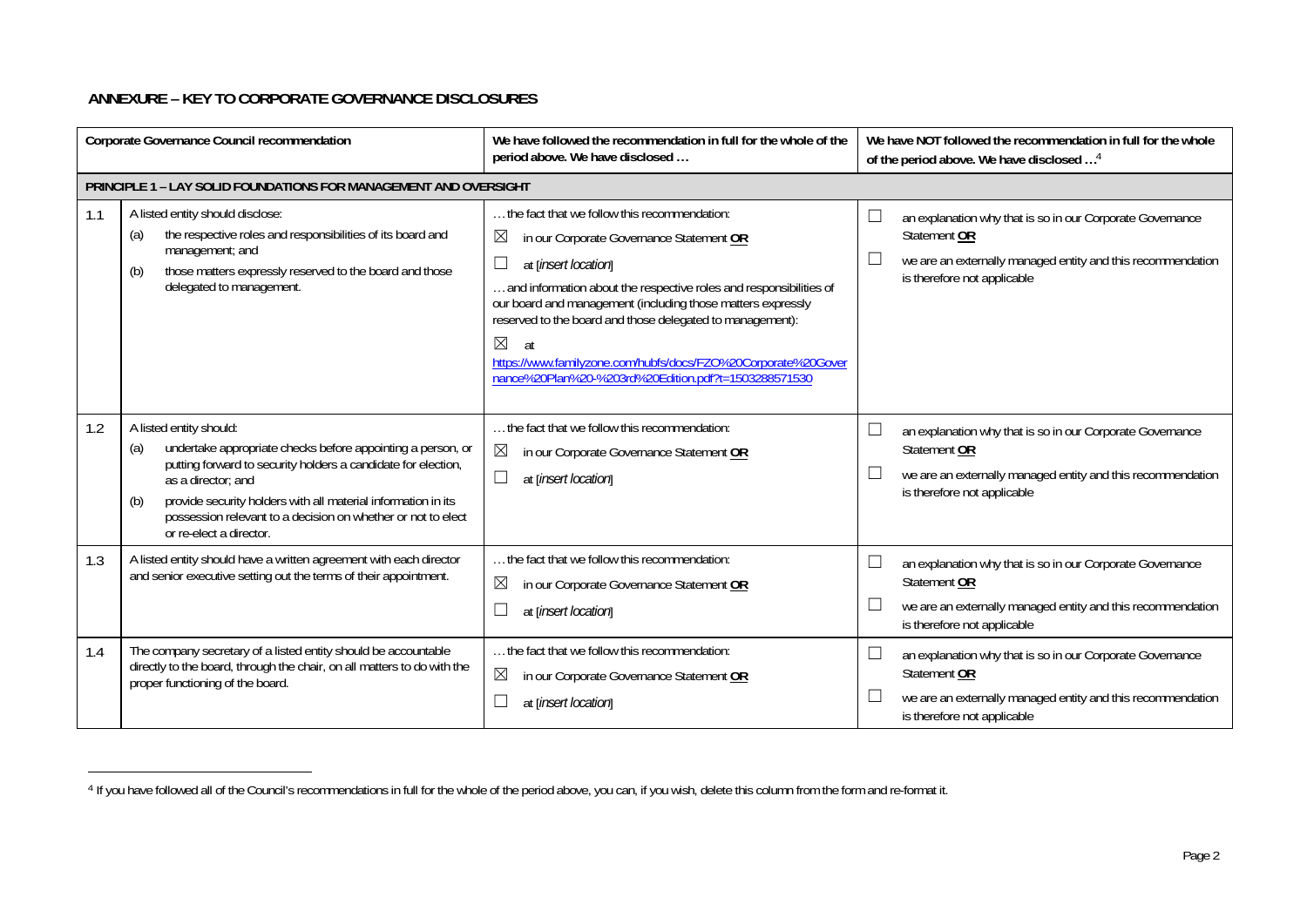| Corporate Governance Council recommendation |                                                                                                                                                                                                                                                                                                                                                                                                                                                                                                                                                                                                                                                                                                                                                                                                                                                                                                                                                                                                                                                                                         | We have followed the recommendation in full for the whole of the<br>period above. We have disclosed                                                                                                                                                                                                                                                                                                                                                                                                                                                                                                                                                                          | We have NOT followed the recommendation in full for the whole<br>of the period above. We have disclosed <sup>4</sup>                                                                             |
|---------------------------------------------|-----------------------------------------------------------------------------------------------------------------------------------------------------------------------------------------------------------------------------------------------------------------------------------------------------------------------------------------------------------------------------------------------------------------------------------------------------------------------------------------------------------------------------------------------------------------------------------------------------------------------------------------------------------------------------------------------------------------------------------------------------------------------------------------------------------------------------------------------------------------------------------------------------------------------------------------------------------------------------------------------------------------------------------------------------------------------------------------|------------------------------------------------------------------------------------------------------------------------------------------------------------------------------------------------------------------------------------------------------------------------------------------------------------------------------------------------------------------------------------------------------------------------------------------------------------------------------------------------------------------------------------------------------------------------------------------------------------------------------------------------------------------------------|--------------------------------------------------------------------------------------------------------------------------------------------------------------------------------------------------|
| 1.5                                         | A listed entity should:<br>have a diversity policy which includes requirements for the<br>(a)<br>board or a relevant committee of the board to set<br>measurable objectives for achieving gender diversity and to<br>assess annually both the objectives and the entity's progress<br>in achieving them;<br>disclose that policy or a summary of it; and<br>(b)<br>disclose as at the end of each reporting period the<br>(c)<br>measurable objectives for achieving gender diversity set by<br>the board or a relevant committee of the board in accordance<br>with the entity's diversity policy and its progress towards<br>achieving them and either:<br>(1) the respective proportions of men and women on the<br>board, in senior executive positions and across the<br>whole organisation (including how the entity has defined<br>"senior executive" for these purposes); or<br>(2) if the entity is a "relevant employer" under the Workplace<br>Gender Equality Act, the entity's most recent "Gender<br>Equality Indicators", as defined in and published under<br>that Act. | the fact that we have a diversity policy that complies with<br>paragraph (a):<br>in our Corporate Governance Statement OR<br>$\Box$<br>at [insert location]<br>and a copy of our diversity policy or a summary of it:<br>at [insert location]<br>and the measurable objectives for achieving gender diversity set by<br>the board or a relevant committee of the board in accordance with our<br>diversity policy and our progress towards achieving them:<br>in our Corporate Governance Statement OR<br>П<br>at [insert location]<br>and the information referred to in paragraphs (c)(1) or (2):<br>П<br>in our Corporate Governance Statement OR<br>at [insert location] | $\boxtimes$<br>an explanation why that is so in our Corporate Governance<br>Statement OR<br>$\Box$<br>we are an externally managed entity and this recommendation<br>is therefore not applicable |
| 1.6                                         | A listed entity should:<br>have and disclose a process for periodically evaluating the<br>(a)<br>performance of the board, its committees and individual<br>directors; and<br>disclose, in relation to each reporting period, whether a<br>(b)<br>performance evaluation was undertaken in the reporting<br>period in accordance with that process.                                                                                                                                                                                                                                                                                                                                                                                                                                                                                                                                                                                                                                                                                                                                     | the evaluation process referred to in paragraph (a):<br>$\boxtimes$<br>in our Corporate Governance Statement OR<br>at [insert location]<br>and the information referred to in paragraph (b):<br>⊠<br>in our Corporate Governance Statement OR<br>at [insert location]                                                                                                                                                                                                                                                                                                                                                                                                        | $\Box$<br>an explanation why that is so in our Corporate Governance<br>Statement OR<br>$\Box$<br>we are an externally managed entity and this recommendation<br>is therefore not applicable      |
| 1.7                                         | A listed entity should:<br>have and disclose a process for periodically evaluating the<br>(a)<br>performance of its senior executives; and<br>disclose, in relation to each reporting period, whether a<br>(b)<br>performance evaluation was undertaken in the reporting<br>period in accordance with that process.                                                                                                                                                                                                                                                                                                                                                                                                                                                                                                                                                                                                                                                                                                                                                                     | the evaluation process referred to in paragraph (a):<br>⊠<br>in our Corporate Governance Statement OR<br>at [insert location]<br>and the information referred to in paragraph (b):<br>$\boxtimes$<br>in our Corporate Governance Statement OR<br>at [insert location]                                                                                                                                                                                                                                                                                                                                                                                                        | $\Box$<br>an explanation why that is so in our Corporate Governance<br>Statement OR<br>$\Box$<br>we are an externally managed entity and this recommendation<br>is therefore not applicable      |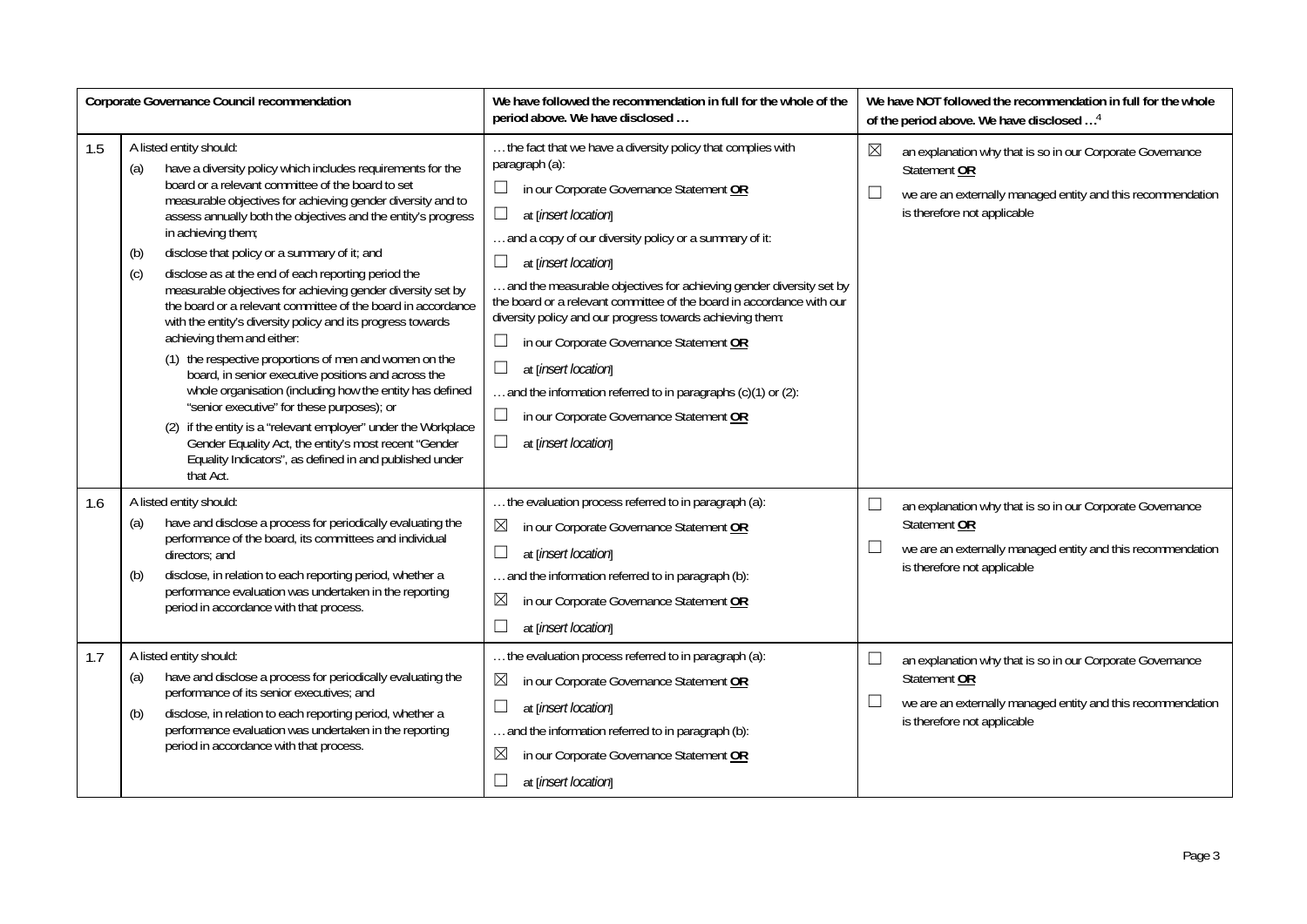| Corporate Governance Council recommendation |                                                                                                                                                                                                                                                                                                                                                                                                                                                                                                                                                                                                                                                                                                                                                                                                                                                                     | We have followed the recommendation in full for the whole of the<br>period above. We have disclosed                                                                                                                                                                                                                                                                                                                                                                                                                                                                                                                                                                                                                                                                                                                                                                                       | We have NOT followed the recommendation in full for the whole<br>of the period above. We have disclosed <sup>4</sup>                                                         |
|---------------------------------------------|---------------------------------------------------------------------------------------------------------------------------------------------------------------------------------------------------------------------------------------------------------------------------------------------------------------------------------------------------------------------------------------------------------------------------------------------------------------------------------------------------------------------------------------------------------------------------------------------------------------------------------------------------------------------------------------------------------------------------------------------------------------------------------------------------------------------------------------------------------------------|-------------------------------------------------------------------------------------------------------------------------------------------------------------------------------------------------------------------------------------------------------------------------------------------------------------------------------------------------------------------------------------------------------------------------------------------------------------------------------------------------------------------------------------------------------------------------------------------------------------------------------------------------------------------------------------------------------------------------------------------------------------------------------------------------------------------------------------------------------------------------------------------|------------------------------------------------------------------------------------------------------------------------------------------------------------------------------|
|                                             | PRINCIPLE 2 - STRUCTURE THE BOARD TO ADD VALUE                                                                                                                                                                                                                                                                                                                                                                                                                                                                                                                                                                                                                                                                                                                                                                                                                      |                                                                                                                                                                                                                                                                                                                                                                                                                                                                                                                                                                                                                                                                                                                                                                                                                                                                                           |                                                                                                                                                                              |
| 2.1                                         | The board of a listed entity should:<br>have a nomination committee which:<br>(a)<br>(1) has at least three members, a majority of whom are<br>independent directors; and<br>(2) is chaired by an independent director,<br>and disclose:<br>(3) the charter of the committee;<br>(4) the members of the committee: and<br>(5) as at the end of each reporting period, the number of<br>times the committee met throughout the period and<br>the individual attendances of the members at those<br>meetings; or<br>if it does not have a nomination committee, disclose that<br>(b)<br>fact and the processes it employs to address board<br>succession issues and to ensure that the board has the<br>appropriate balance of skills, knowledge, experience,<br>independence and diversity to enable it to discharge its<br>duties and responsibilities effectively. | [If the entity complies with paragraph (a):]<br>the fact that we have a nomination committee that complies with<br>paragraphs (1) and (2):<br>in our Corporate Governance Statement OR<br>at [insert location]<br>and a copy of the charter of the committee:<br>at [insert location]<br>and the information referred to in paragraphs (4) and (5):<br>in our Corporate Governance Statement OR<br>at [insert location]<br>[If the entity complies with paragraph (b):]<br>the fact that we do not have a nomination committee and the<br>processes we employ to address board succession issues and to<br>ensure that the board has the appropriate balance of skills,<br>knowledge, experience, independence and diversity to enable it to<br>discharge its duties and responsibilities effectively:<br>$\boxtimes$<br>in our Corporate Governance Statement OR<br>at [insert location] | an explanation why that is so in our Corporate Governance<br>Statement OR<br>we are an externally managed entity and this recommendation<br>is therefore not applicable      |
| 2.2                                         | A listed entity should have and disclose a board skills matrix<br>setting out the mix of skills and diversity that the board currently<br>has or is looking to achieve in its membership.                                                                                                                                                                                                                                                                                                                                                                                                                                                                                                                                                                                                                                                                           | our board skills matrix:<br>$\Box$<br>in our Corporate Governance Statement OR<br>at [insert location]                                                                                                                                                                                                                                                                                                                                                                                                                                                                                                                                                                                                                                                                                                                                                                                    | ⊠<br>an explanation why that is so in our Corporate Governance<br>Statement OR<br>we are an externally managed entity and this recommendation<br>is therefore not applicable |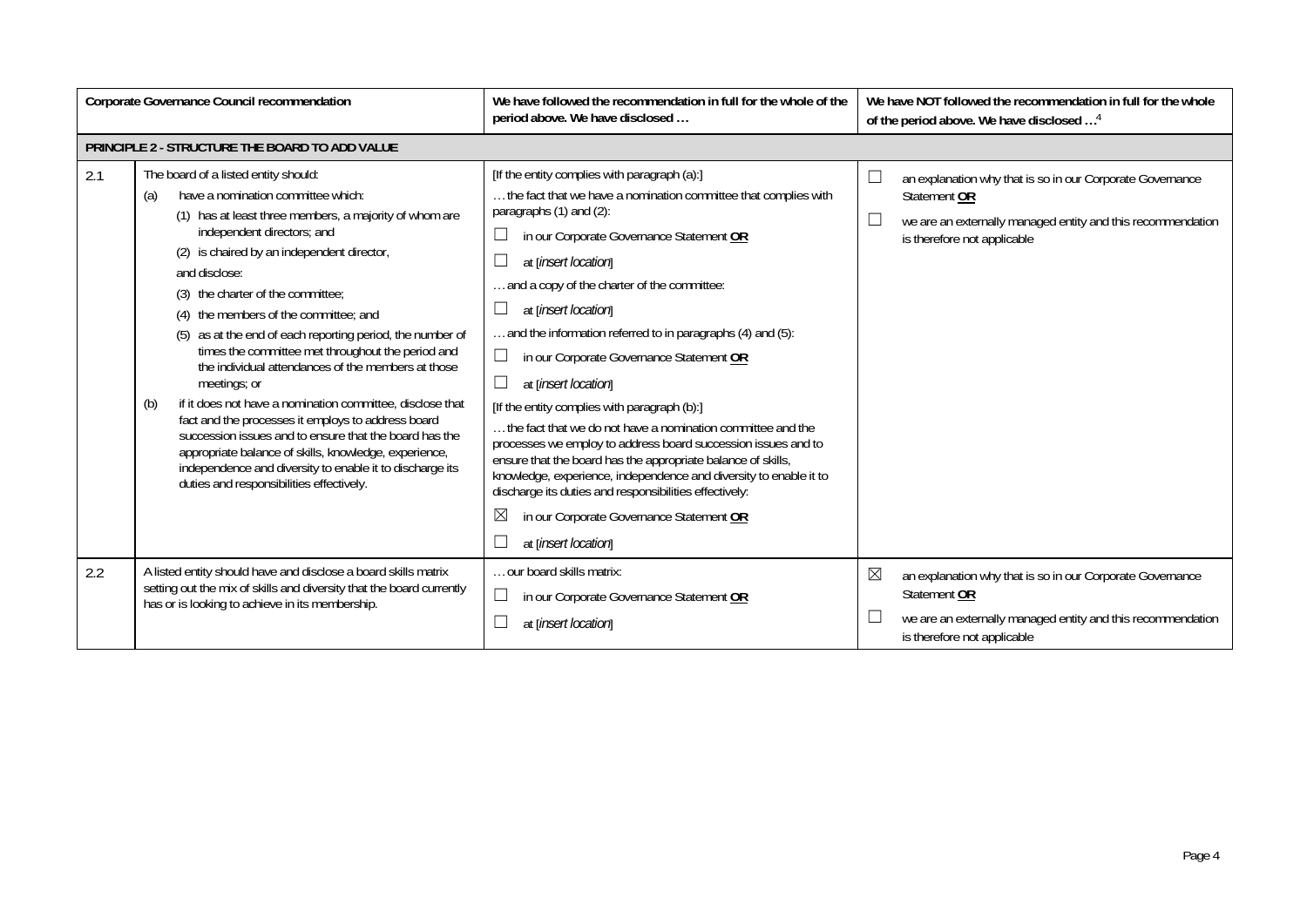| Corporate Governance Council recommendation |                                                                                                                                                                                                                                                                                                                                                                                                                                                                                                                                                        | We have followed the recommendation in full for the whole of the<br>period above. We have disclosed                                                                                                                                                                                                                                                                                                                                                                                  |        | We have NOT followed the recommendation in full for the whole<br>of the period above. We have disclosed <sup>4</sup>                                                    |
|---------------------------------------------|--------------------------------------------------------------------------------------------------------------------------------------------------------------------------------------------------------------------------------------------------------------------------------------------------------------------------------------------------------------------------------------------------------------------------------------------------------------------------------------------------------------------------------------------------------|--------------------------------------------------------------------------------------------------------------------------------------------------------------------------------------------------------------------------------------------------------------------------------------------------------------------------------------------------------------------------------------------------------------------------------------------------------------------------------------|--------|-------------------------------------------------------------------------------------------------------------------------------------------------------------------------|
| 2.3                                         | A listed entity should disclose:<br>the names of the directors considered by the board to be<br>(a)<br>independent directors;<br>if a director has an interest, position, association or<br>(b)<br>relationship of the type described in Box 2.3 but the board<br>is of the opinion that it does not compromise the<br>independence of the director, the nature of the interest,<br>position, association or relationship in question and an<br>explanation of why the board is of that opinion; and<br>the length of service of each director.<br>(C) | the names of the directors considered by the board to be<br>independent directors:<br>in our Corporate Governance Statement OR<br>$\boxtimes$<br>$\Box$<br>[insert location]<br>and, where applicable, the information referred to in paragraph (b):<br>$\boxtimes$<br>in our Corporate Governance Statement OR<br>[insert location]<br>and the length of service of each director:<br>in our Corporate Governance Statement OR<br>⊠<br>at page 11 of the 30 June 2016 Annual Report | $\Box$ | an explanation why that is so in our Corporate Governance<br>Statement                                                                                                  |
| 2.4                                         | A majority of the board of a listed entity should be independent<br>directors.                                                                                                                                                                                                                                                                                                                                                                                                                                                                         | the fact that we follow this recommendation:<br>in our Corporate Governance Statement OR<br>$\Box$<br>at [insert location]                                                                                                                                                                                                                                                                                                                                                           | ⊠      | an explanation why that is so in our Corporate Governance<br>Statement OR<br>we are an externally managed entity and this recommendation<br>is therefore not applicable |
| 2.5                                         | The chair of the board of a listed entity should be an independent<br>director and, in particular, should not be the same person as the<br>CEO of the entity.                                                                                                                                                                                                                                                                                                                                                                                          | the fact that we follow this recommendation:<br>⊠<br>in our Corporate Governance Statement OR<br>at [insert location]                                                                                                                                                                                                                                                                                                                                                                | $\Box$ | an explanation why that is so in our Corporate Governance<br>Statement OR<br>we are an externally managed entity and this recommendation<br>is therefore not applicable |
| 2.6                                         | A listed entity should have a program for inducting new directors<br>and provide appropriate professional development opportunities<br>for directors to develop and maintain the skills and knowledge<br>needed to perform their role as directors effectively.                                                                                                                                                                                                                                                                                        | the fact that we follow this recommendation:<br>$\boxtimes$<br>in our Corporate Governance Statement OR<br>at [insert location]                                                                                                                                                                                                                                                                                                                                                      |        | an explanation why that is so in our Corporate Governance<br>Statement OR<br>we are an externally managed entity and this recommendation<br>is therefore not applicable |
|                                             | PRINCIPLE 3 - ACT ETHICALLY AND RESPONSIBLY                                                                                                                                                                                                                                                                                                                                                                                                                                                                                                            |                                                                                                                                                                                                                                                                                                                                                                                                                                                                                      |        |                                                                                                                                                                         |
| 3.1                                         | A listed entity should:<br>have a code of conduct for its directors, senior executives<br>(a)<br>and employees; and<br>disclose that code or a summary of it.<br>(b)                                                                                                                                                                                                                                                                                                                                                                                   | our code of conduct or a summary of it:<br>⊔<br>in our Corporate Governance Statement OR<br>$\boxtimes$<br>at<br>https://www.familyzone.com/hubfs/docs/FZO%20Corporate%20G<br>ce%20Plan%20-%203rd%20Edition.pdf?t=1503288571530                                                                                                                                                                                                                                                      |        | an explanation why that is so in our Corporate Governance<br>Statement                                                                                                  |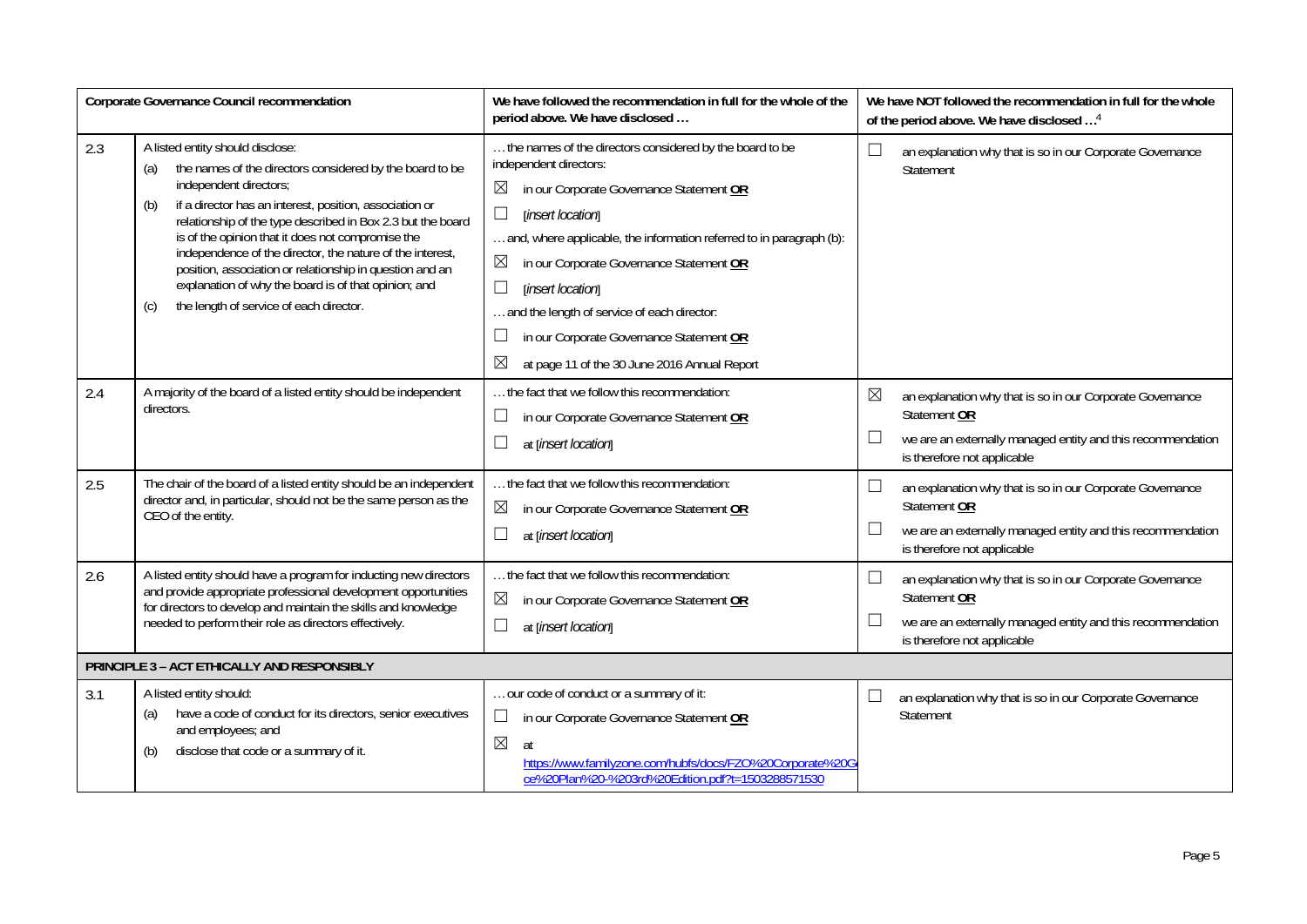| Corporate Governance Council recommendation |                                                                                                                                                                                                                                                                                                                                                                                                                                                                                                                                                                                                                                                                                                                                                                                                                                                                                                                                                                                      | We have followed the recommendation in full for the whole of the<br>period above. We have disclosed                                                                                                                                                                                                                                                                                                                                                                                                                                                                                                                                                                                                                                                                                                                                                            | We have NOT followed the recommendation in full for the whole<br>of the period above. We have disclosed <sup>4</sup> |  |
|---------------------------------------------|--------------------------------------------------------------------------------------------------------------------------------------------------------------------------------------------------------------------------------------------------------------------------------------------------------------------------------------------------------------------------------------------------------------------------------------------------------------------------------------------------------------------------------------------------------------------------------------------------------------------------------------------------------------------------------------------------------------------------------------------------------------------------------------------------------------------------------------------------------------------------------------------------------------------------------------------------------------------------------------|----------------------------------------------------------------------------------------------------------------------------------------------------------------------------------------------------------------------------------------------------------------------------------------------------------------------------------------------------------------------------------------------------------------------------------------------------------------------------------------------------------------------------------------------------------------------------------------------------------------------------------------------------------------------------------------------------------------------------------------------------------------------------------------------------------------------------------------------------------------|----------------------------------------------------------------------------------------------------------------------|--|
|                                             | PRINCIPLE 4 - SAFEGUARD INTEGRITY IN CORPORATE REPORTING                                                                                                                                                                                                                                                                                                                                                                                                                                                                                                                                                                                                                                                                                                                                                                                                                                                                                                                             |                                                                                                                                                                                                                                                                                                                                                                                                                                                                                                                                                                                                                                                                                                                                                                                                                                                                |                                                                                                                      |  |
| 4.1                                         | The board of a listed entity should:<br>have an audit committee which:<br>(a)<br>(1) has at least three members, all of whom are non-<br>executive directors and a majority of whom are<br>independent directors; and<br>(2) is chaired by an independent director, who is not the<br>chair of the board,<br>and disclose:<br>(3) the charter of the committee;<br>(4) the relevant qualifications and experience of the<br>members of the committee; and<br>(5) in relation to each reporting period, the number of<br>times the committee met throughout the period and<br>the individual attendances of the members at those<br>meetings; or<br>if it does not have an audit committee, disclose that fact<br>(b)<br>and the processes it employs that independently verify and<br>safeguard the integrity of its corporate reporting, including<br>the processes for the appointment and removal of the<br>external auditor and the rotation of the audit engagement<br>partner. | [If the entity complies with paragraph (a):]<br>the fact that we have an audit committee that complies with<br>paragraphs (1) and (2):<br>in our Corporate Governance Statement OR<br>at [insert location]<br>and a copy of the charter of the committee:<br>at [insert location]<br>and the information referred to in paragraphs (4) and (5):<br>in our Corporate Governance Statement OR<br>[insert location]<br>[If the entity complies with paragraph (b):]<br>the fact that we do not have an audit committee and the processes<br>we employ that independently verify and safeguard the integrity of our<br>corporate reporting, including the processes for the appointment and<br>removal of the external auditor and the rotation of the audit<br>engagement partner:<br>in our Corporate Governance Statement OR<br>$\perp$<br>at [insert location] | $\boxtimes$<br>an explanation why that is so in our Corporate Governance<br>Statement                                |  |
| 4.2                                         | The board of a listed entity should, before it approves the entity's<br>financial statements for a financial period, receive from its CEO<br>and CFO a declaration that, in their opinion, the financial records<br>of the entity have been properly maintained and that the financial<br>statements comply with the appropriate accounting standards<br>and give a true and fair view of the financial position and<br>performance of the entity and that the opinion has been formed<br>on the basis of a sound system of risk management and internal<br>control which is operating effectively.                                                                                                                                                                                                                                                                                                                                                                                  | the fact that we follow this recommendation:<br>$\boxtimes$<br>in our Corporate Governance Statement OR<br>at [insert location]                                                                                                                                                                                                                                                                                                                                                                                                                                                                                                                                                                                                                                                                                                                                | an explanation why that is so in our Corporate Governance<br>L<br>Statement                                          |  |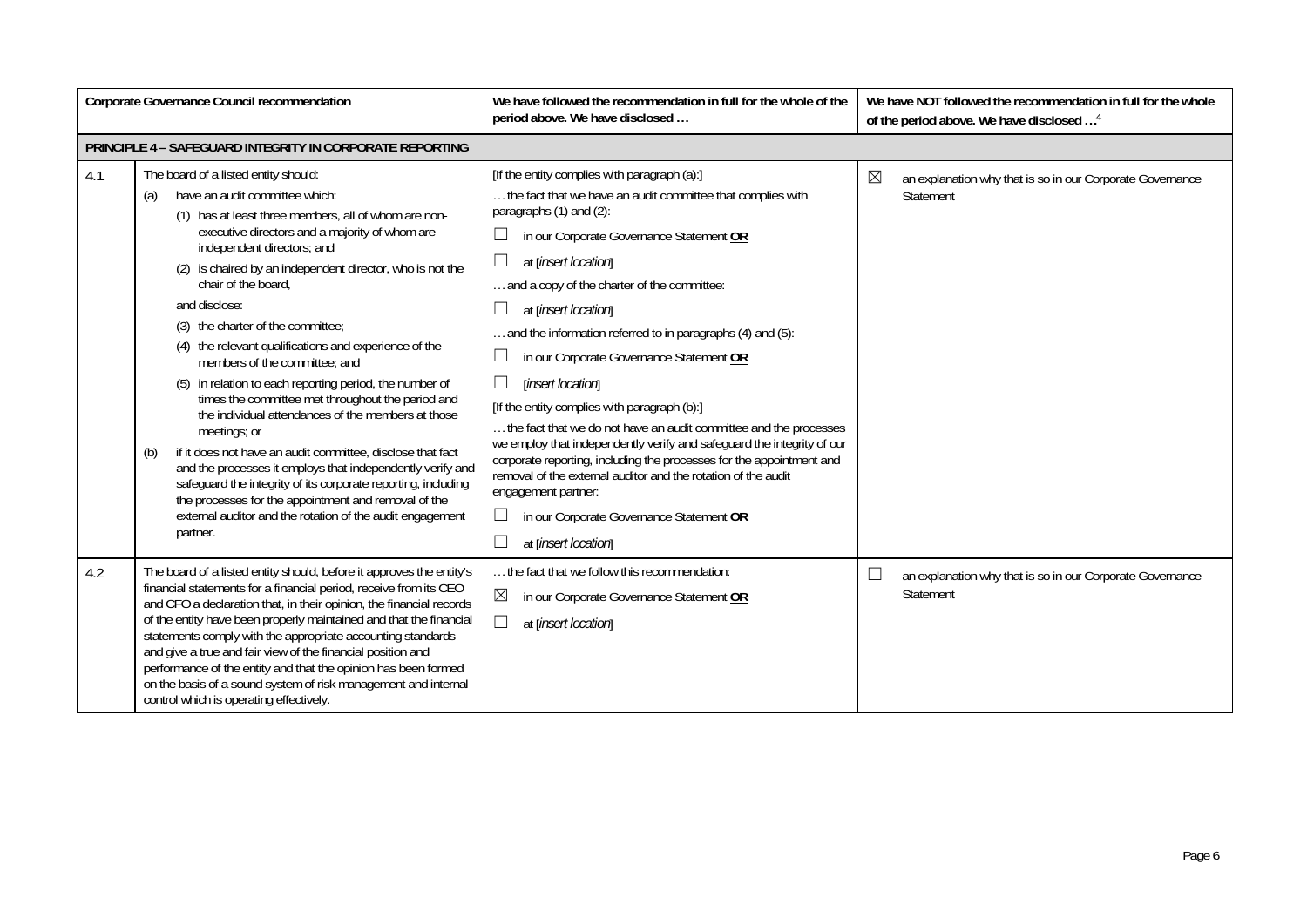| Corporate Governance Council recommendation |                                                                                                                                                                                                     | We have followed the recommendation in full for the whole of the<br>period above. We have disclosed                                                                                                                                                                                                                        | We have NOT followed the recommendation in full for the whole<br>of the period above. We have disclosed <sup>4</sup>                                                                                                                                    |
|---------------------------------------------|-----------------------------------------------------------------------------------------------------------------------------------------------------------------------------------------------------|----------------------------------------------------------------------------------------------------------------------------------------------------------------------------------------------------------------------------------------------------------------------------------------------------------------------------|---------------------------------------------------------------------------------------------------------------------------------------------------------------------------------------------------------------------------------------------------------|
| 4.3                                         | A listed entity that has an AGM should ensure that its external<br>auditor attends its AGM and is available to answer questions<br>from security holders relevant to the audit.                     | the fact that we follow this recommendation:<br>⊠<br>in our Corporate Governance Statement OR<br>$\Box$<br>at [insert location]                                                                                                                                                                                            | $\Box$<br>an explanation why that is so in our Corporate Governance<br>Statement OR<br>we are an externally managed entity that does not hold an<br>⊔<br>annual general meeting and this recommendation is therefore<br>not applicable                  |
|                                             | PRINCIPLE 5 - MAKE TIMELY AND BALANCED DISCLOSURE                                                                                                                                                   |                                                                                                                                                                                                                                                                                                                            |                                                                                                                                                                                                                                                         |
| 5.1                                         | A listed entity should:<br>have a written policy for complying with its continuous<br>(a)<br>disclosure obligations under the Listing Rules; and<br>disclose that policy or a summary of it.<br>(b) | our continuous disclosure compliance policy or a summary of it:<br>$\Box$<br>in our Corporate Governance Statement OR<br>$\boxtimes$<br>at<br>https://www.familyzone.com/hubfs/docs/FZO%20Corporate%20<br>Governance%20Plan%20-<br>%203rd%20Edition.pdf?t=1503288571530                                                    | ⊔<br>an explanation why that is so in our Corporate Governance<br>Statement                                                                                                                                                                             |
|                                             | PRINCIPLE 6 - RESPECT THE RIGHTS OF SECURITY HOLDERS                                                                                                                                                |                                                                                                                                                                                                                                                                                                                            |                                                                                                                                                                                                                                                         |
| 6.1                                         | A listed entity should provide information about itself and its<br>governance to investors via its website.                                                                                         | information about us and our governance on our website:<br>at https://www.familyzone.com/investor<br>⊠                                                                                                                                                                                                                     | ⊔<br>an explanation why that is so in our Corporate Governance<br>Statement                                                                                                                                                                             |
| 6.2                                         | A listed entity should design and implement an investor relations<br>program to facilitate effective two-way communication with<br>investors.                                                       | the fact that we follow this recommendation:<br>$\boxtimes$<br>in our Corporate Governance Statement OR<br>$\Box$<br>at [insert location]                                                                                                                                                                                  | an explanation why that is so in our Corporate Governance<br>└<br>Statement                                                                                                                                                                             |
| 6.3                                         | A listed entity should disclose the policies and processes it has in<br>place to facilitate and encourage participation at meetings of<br>security holders.                                         | our policies and processes for facilitating and encouraging<br>participation at meetings of security holders:<br>$\boxtimes$<br>in our Corporate Governance Statement OR<br>$\boxtimes$<br>at<br>https://www.familyzone.com/hubfs/docs/FZO%20Corporate%20<br>Governance%20Plan%20-<br>%203rd%20Edition.pdf?t=1503288571530 | $\Box$<br>an explanation why that is so in our Corporate Governance<br>Statement OR<br>$\Box$<br>we are an externally managed entity that does not hold<br>periodic meetings of security holders and this recommendation<br>is therefore not applicable |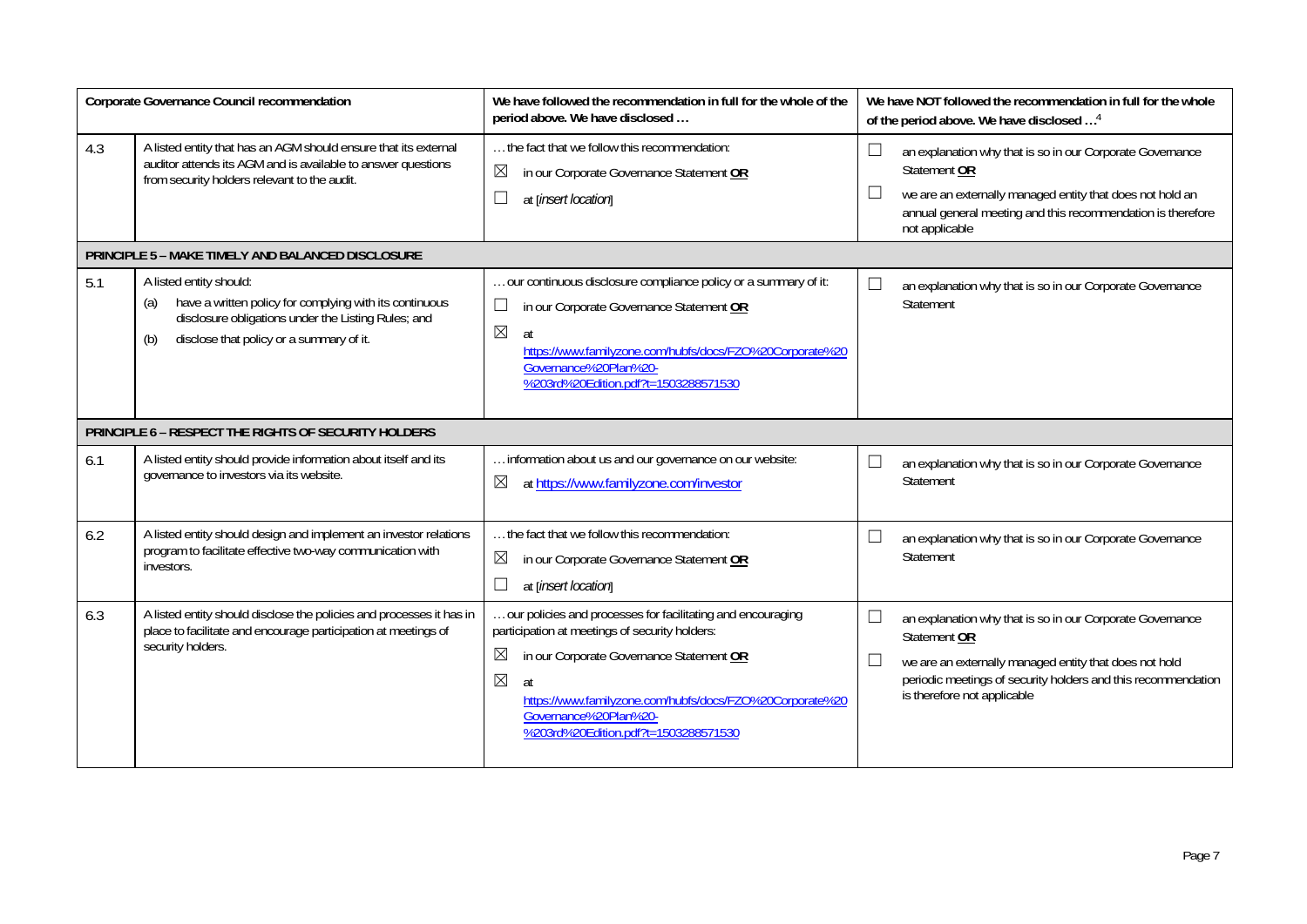| Corporate Governance Council recommendation |                                                                                                                                                                                                                                                                                                                                                                                                                                                                                                                                                                                                                                                                                                                                                          | We have followed the recommendation in full for the whole of the<br>period above. We have disclosed                                                                                                                                                                                                                                                                                                                                                                                                                                                                                                                                                                                                                                                           | We have NOT followed the recommendation in full for the whole<br>of the period above. We have disclosed <sup>4</sup> |
|---------------------------------------------|----------------------------------------------------------------------------------------------------------------------------------------------------------------------------------------------------------------------------------------------------------------------------------------------------------------------------------------------------------------------------------------------------------------------------------------------------------------------------------------------------------------------------------------------------------------------------------------------------------------------------------------------------------------------------------------------------------------------------------------------------------|---------------------------------------------------------------------------------------------------------------------------------------------------------------------------------------------------------------------------------------------------------------------------------------------------------------------------------------------------------------------------------------------------------------------------------------------------------------------------------------------------------------------------------------------------------------------------------------------------------------------------------------------------------------------------------------------------------------------------------------------------------------|----------------------------------------------------------------------------------------------------------------------|
| 6.4                                         | A listed entity should give security holders the option to receive<br>communications from, and send communications to, the entity<br>and its security registry electronically.                                                                                                                                                                                                                                                                                                                                                                                                                                                                                                                                                                           | the fact that we follow this recommendation:<br>$\boxtimes$<br>in our Corporate Governance Statement OR<br>at [insert location]                                                                                                                                                                                                                                                                                                                                                                                                                                                                                                                                                                                                                               | an explanation why that is so in our Corporate Governance<br>Statement                                               |
|                                             | <b>PRINCIPLE 7 - RECOGNISE AND MANAGE RISK</b>                                                                                                                                                                                                                                                                                                                                                                                                                                                                                                                                                                                                                                                                                                           |                                                                                                                                                                                                                                                                                                                                                                                                                                                                                                                                                                                                                                                                                                                                                               |                                                                                                                      |
| 7.1                                         | The board of a listed entity should:<br>have a committee or committees to oversee risk, each of<br>(a)<br>which:<br>(1) has at least three members, a majority of whom are<br>independent directors; and<br>(2) is chaired by an independent director,<br>and disclose:<br>(3) the charter of the committee;<br>the members of the committee: and<br>(4)<br>as at the end of each reporting period, the number of<br>(5)<br>times the committee met throughout the period and<br>the individual attendances of the members at those<br>meetings; or<br>if it does not have a risk committee or committees that<br>(b)<br>satisfy (a) above, disclose that fact and the processes it<br>employs for overseeing the entity's risk management<br>framework. | [If the entity complies with paragraph (a):]<br>the fact that we have a committee or committees to oversee risk<br>that comply with paragraphs (1) and (2):<br>in our Corporate Governance Statement OR<br>at [insert location]<br>and a copy of the charter of the committee:<br>at [insert location]<br>and the information referred to in paragraphs (4) and (5):<br>in our Corporate Governance Statement OR<br>$\vert \ \ \vert$<br>at [insert location]<br>[If the entity complies with paragraph (b):]<br>the fact that we do not have a risk committee or committees that<br>satisfy (a) and the processes we employ for overseeing our risk<br>management framework:<br>$\times$<br>in our Corporate Governance Statement OR<br>at [insert location] | an explanation why that is so in our Corporate Governance<br>Statement                                               |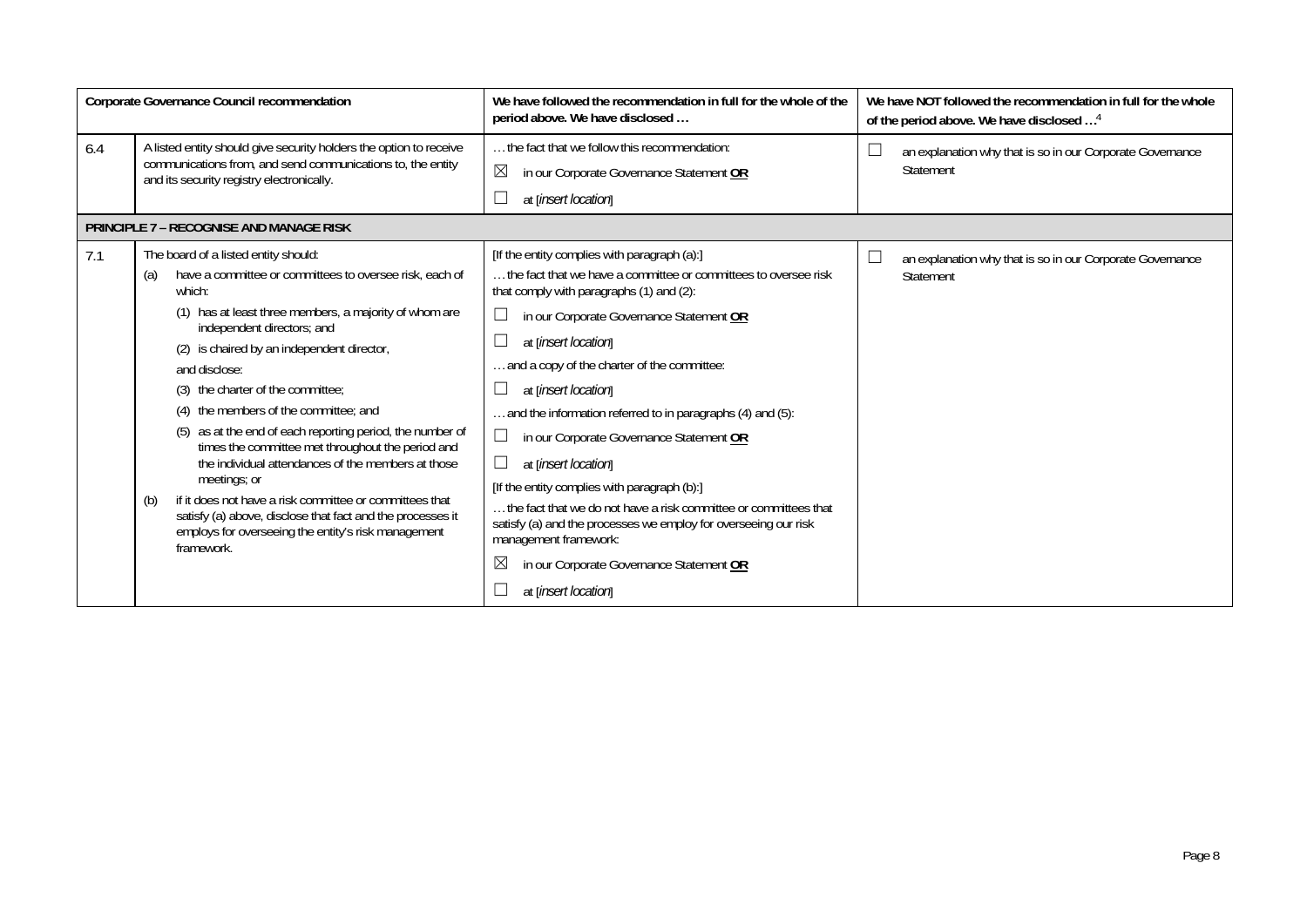| Corporate Governance Council recommendation |                                                                                                                                                                                                                                                                                                                                                                              | We have followed the recommendation in full for the whole of the<br>period above. We have disclosed                                                                                                                                                                                                                                                                                                                                                                                                                                             | We have NOT followed the recommendation in full for the whole<br>of the period above. We have disclosed <sup>4</sup> |
|---------------------------------------------|------------------------------------------------------------------------------------------------------------------------------------------------------------------------------------------------------------------------------------------------------------------------------------------------------------------------------------------------------------------------------|-------------------------------------------------------------------------------------------------------------------------------------------------------------------------------------------------------------------------------------------------------------------------------------------------------------------------------------------------------------------------------------------------------------------------------------------------------------------------------------------------------------------------------------------------|----------------------------------------------------------------------------------------------------------------------|
| 7.2                                         | The board or a committee of the board should:<br>review the entity's risk management framework at least<br>(a)<br>annually to satisfy itself that it continues to be sound; and<br>disclose, in relation to each reporting period, whether such<br>(b)<br>a review has taken place.                                                                                          | the fact that board or a committee of the board reviews the entity's<br>risk management framework at least annually to satisfy itself that it<br>continues to be sound:<br>in our Corporate Governance Statement OR<br>$\Box$<br>at [insert location]<br>and that such a review has taken place in the reporting period<br>covered by this Appendix 4G:<br>in our Corporate Governance Statement OR<br>at [insert location]                                                                                                                     | $\boxtimes$<br>an explanation why that is so in our Corporate Governance<br>Statement                                |
| 7.3                                         | A listed entity should disclose:<br>if it has an internal audit function, how the function is<br>(a)<br>structured and what role it performs; or<br>if it does not have an internal audit function, that fact and<br>(b)<br>the processes it employs for evaluating and continually<br>improving the effectiveness of its risk management and<br>internal control processes. | [If the entity complies with paragraph (a):]<br>how our internal audit function is structured and what role it<br>performs:<br>in our Corporate Governance Statement OR<br>at [insert location]<br>[If the entity complies with paragraph (b):]<br>the fact that we do not have an internal audit function and the<br>processes we employ for evaluating and continually improving the<br>effectiveness of our risk management and internal control processes:<br>in our Corporate Governance Statement OR<br>$\bowtie$<br>at [insert location] | $\Box$<br>an explanation why that is so in our Corporate Governance<br>Statement                                     |
| 7.4                                         | A listed entity should disclose whether it has any material<br>exposure to economic, environmental and social sustainability<br>risks and, if it does, how it manages or intends to manage those<br>risks.                                                                                                                                                                   | whether we have any material exposure to economic,<br>environmental and social sustainability risks and, if we do, how we<br>manage or intend to manage those risks:<br>$\boxtimes$<br>in our Corporate Governance Statement OR<br>at [insert location]                                                                                                                                                                                                                                                                                         | $\Box$<br>an explanation why that is so in our Corporate Governance<br>Statement                                     |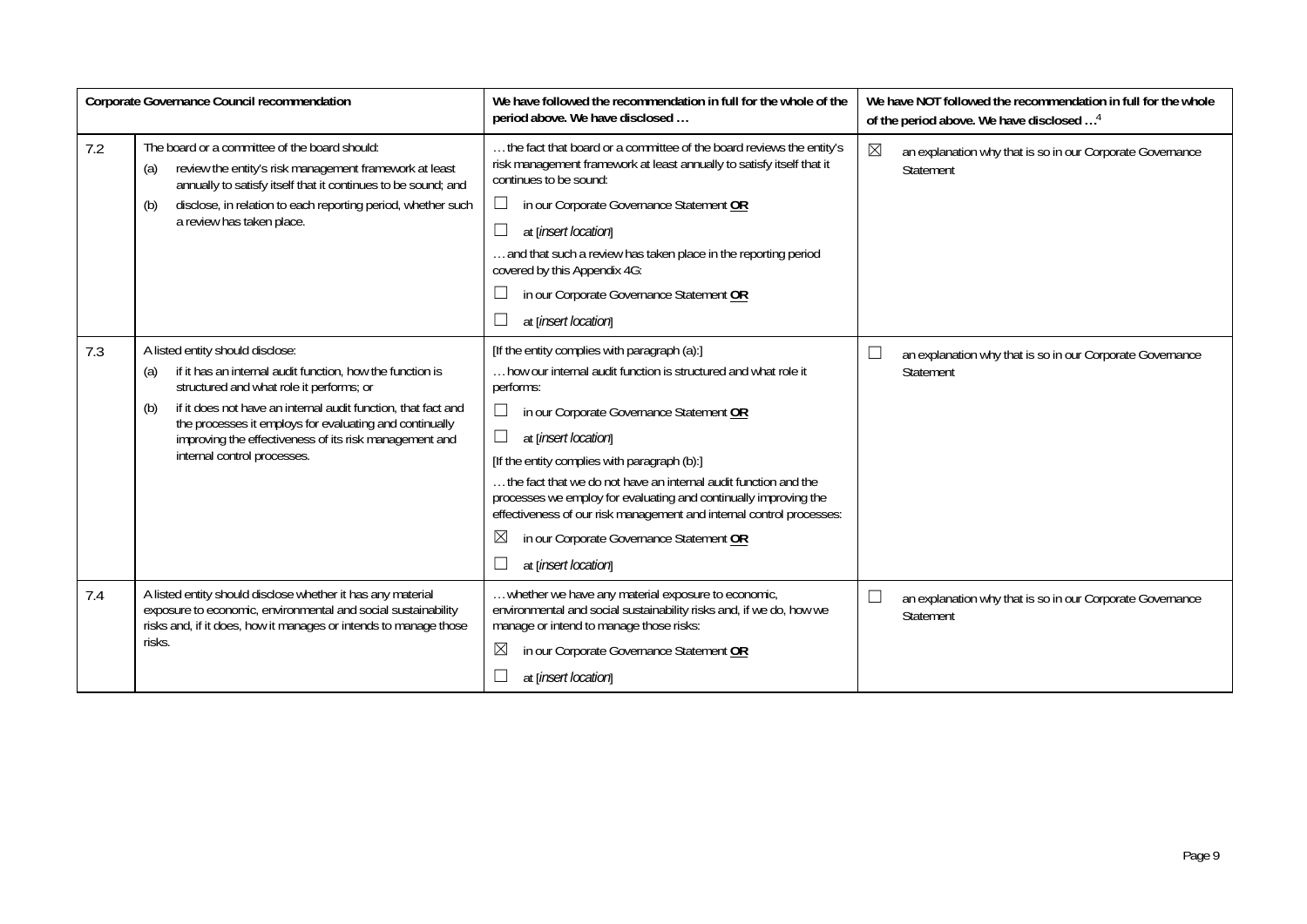| Corporate Governance Council recommendation |                                                                                                                                                                                                                                                                                                                                                                                                                                                                                                                                                                                                                                                                                                                                                                                                      | We have followed the recommendation in full for the whole of the<br>period above. We have disclosed                                                                                                                                                                                                                                                                                                                                                                                                                                                                                                                                                                                                                                                                                                                                                                          | We have NOT followed the recommendation in full for the whole<br>of the period above. We have disclosed <sup>4</sup>                                                                        |  |
|---------------------------------------------|------------------------------------------------------------------------------------------------------------------------------------------------------------------------------------------------------------------------------------------------------------------------------------------------------------------------------------------------------------------------------------------------------------------------------------------------------------------------------------------------------------------------------------------------------------------------------------------------------------------------------------------------------------------------------------------------------------------------------------------------------------------------------------------------------|------------------------------------------------------------------------------------------------------------------------------------------------------------------------------------------------------------------------------------------------------------------------------------------------------------------------------------------------------------------------------------------------------------------------------------------------------------------------------------------------------------------------------------------------------------------------------------------------------------------------------------------------------------------------------------------------------------------------------------------------------------------------------------------------------------------------------------------------------------------------------|---------------------------------------------------------------------------------------------------------------------------------------------------------------------------------------------|--|
|                                             | <b>PRINCIPLE 8 - REMUNERATE FAIRLY AND RESPONSIBLY</b>                                                                                                                                                                                                                                                                                                                                                                                                                                                                                                                                                                                                                                                                                                                                               |                                                                                                                                                                                                                                                                                                                                                                                                                                                                                                                                                                                                                                                                                                                                                                                                                                                                              |                                                                                                                                                                                             |  |
| 8.1                                         | The board of a listed entity should:<br>have a remuneration committee which:<br>(a)<br>(1) has at least three members, a majority of whom are<br>independent directors; and<br>(2) is chaired by an independent director,<br>and disclose:<br>(3) the charter of the committee;<br>(4) the members of the committee; and<br>(5) as at the end of each reporting period, the number of<br>times the committee met throughout the period and<br>the individual attendances of the members at those<br>meetings; or<br>if it does not have a remuneration committee, disclose that<br>(b)<br>fact and the processes it employs for setting the level and<br>composition of remuneration for directors and senior<br>executives and ensuring that such remuneration is<br>appropriate and not excessive. | [If the entity complies with paragraph (a):]<br>the fact that we have a remuneration committee that complies with<br>paragraphs (1) and (2):<br>$\Box$<br>in our Corporate Governance Statement OR<br>$\Box$<br>at [insert location]<br>and a copy of the charter of the committee:<br>$\Box$<br>at [insert location]<br>and the information referred to in paragraphs (4) and (5):<br>$\Box$<br>in our Corporate Governance Statement OR<br>$\Box$<br>at [insert location]<br>[If the entity complies with paragraph (b):]<br>the fact that we do not have a remuneration committee and the<br>processes we employ for setting the level and composition of<br>remuneration for directors and senior executives and ensuring that<br>such remuneration is appropriate and not excessive:<br>$\boxtimes$<br>in our Corporate Governance Statement OR<br>at [insert location] | $\Box$<br>an explanation why that is so in our Corporate Governance<br>Statement OR<br>$\Box$<br>we are an externally managed entity and this recommendation is<br>therefore not applicable |  |
| 8.2                                         | A listed entity should separately disclose its policies and<br>practices regarding the remuneration of non-executive directors<br>and the remuneration of executive directors and other senior<br>executives.                                                                                                                                                                                                                                                                                                                                                                                                                                                                                                                                                                                        | separately our remuneration policies and practices regarding the<br>remuneration of non-executive directors and the remuneration of<br>executive directors and other senior executives:<br>$\boxtimes$<br>in our Corporate Governance Statement OR<br>$\boxtimes$<br>the Remuneration Report included in the Company's 30 June<br>2017 Annual Report                                                                                                                                                                                                                                                                                                                                                                                                                                                                                                                         | $\Box$<br>an explanation why that is so in our Corporate Governance<br>Statement OR<br>$\Box$<br>we are an externally managed entity and this recommendation<br>is therefore not applicable |  |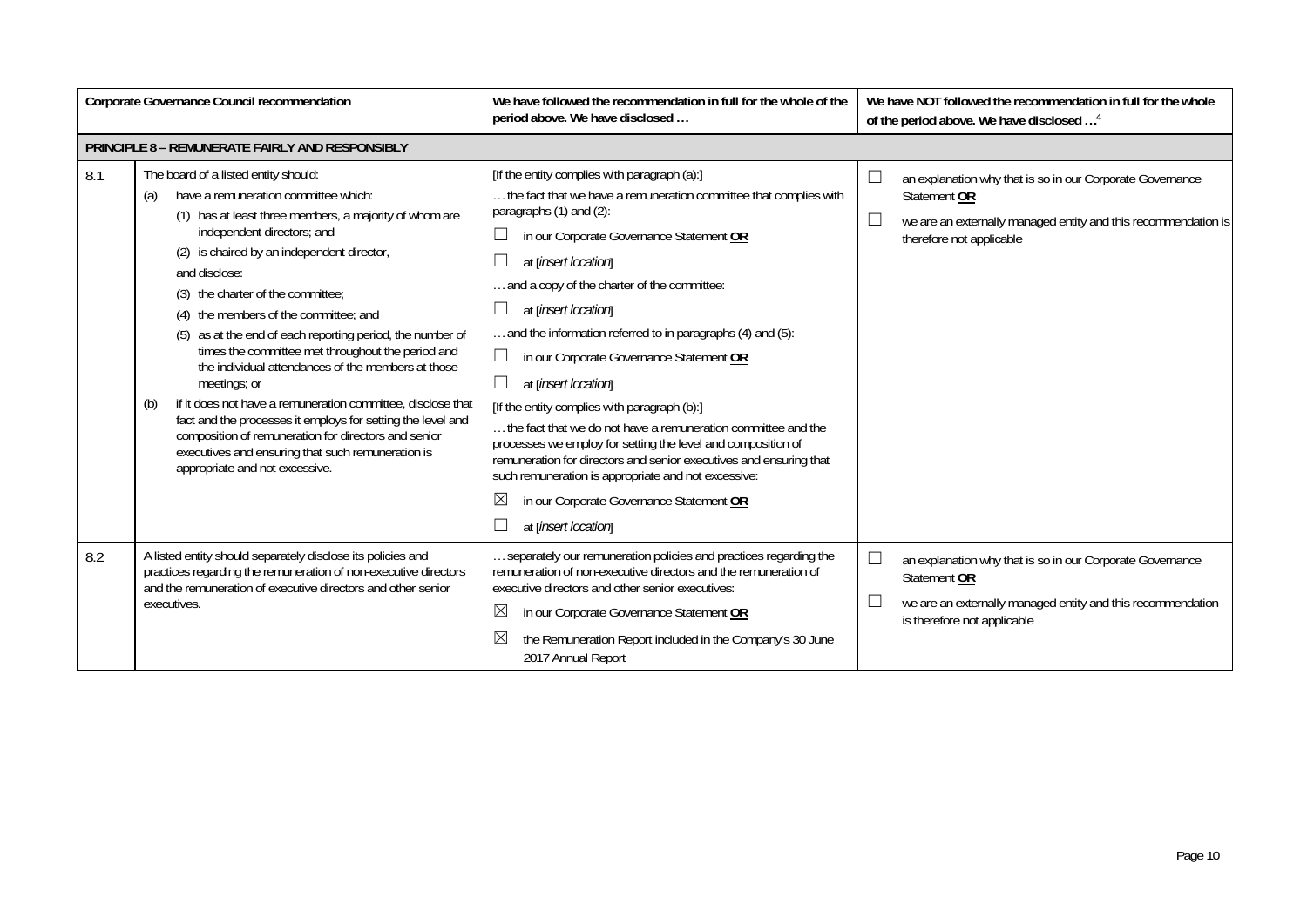|     | Corporate Governance Council recommendation                                                                                                                                                                                                                                                                                                           | We have followed the recommendation in full for the whole of the<br>period above. We have disclosed                                                                                                                                                       | We have NOT followed the recommendation in full for the whole<br>of the period above. We have disclosed <sup>4</sup>                                                                                                                                                                    |
|-----|-------------------------------------------------------------------------------------------------------------------------------------------------------------------------------------------------------------------------------------------------------------------------------------------------------------------------------------------------------|-----------------------------------------------------------------------------------------------------------------------------------------------------------------------------------------------------------------------------------------------------------|-----------------------------------------------------------------------------------------------------------------------------------------------------------------------------------------------------------------------------------------------------------------------------------------|
| 8.3 | A listed entity which has an equity-based remuneration scheme<br>should:<br>have a policy on whether participants are permitted to<br>(a)<br>enter into transactions (whether through the use of<br>derivatives or otherwise) which limit the economic risk of<br>participating in the scheme; and<br>disclose that policy or a summary of it.<br>(b) | our policy on this issue or a summary of it:<br>in our Corporate Governance Statement OR<br>$\boxtimes$<br>$\boxtimes$<br>at<br>https://www.familyzone.com/hubfs/docs/FZO%20Corporate%20<br>Governance%20Plan%20-<br>%203rd%20Edition.pdf?t=1503288571530 | an explanation why that is so in our Corporate Governance<br>Statement OR<br>we do not have an equity-based remuneration scheme and this<br>recommendation is therefore not applicable OR<br>we are an externally managed entity and this recommendation<br>is therefore not applicable |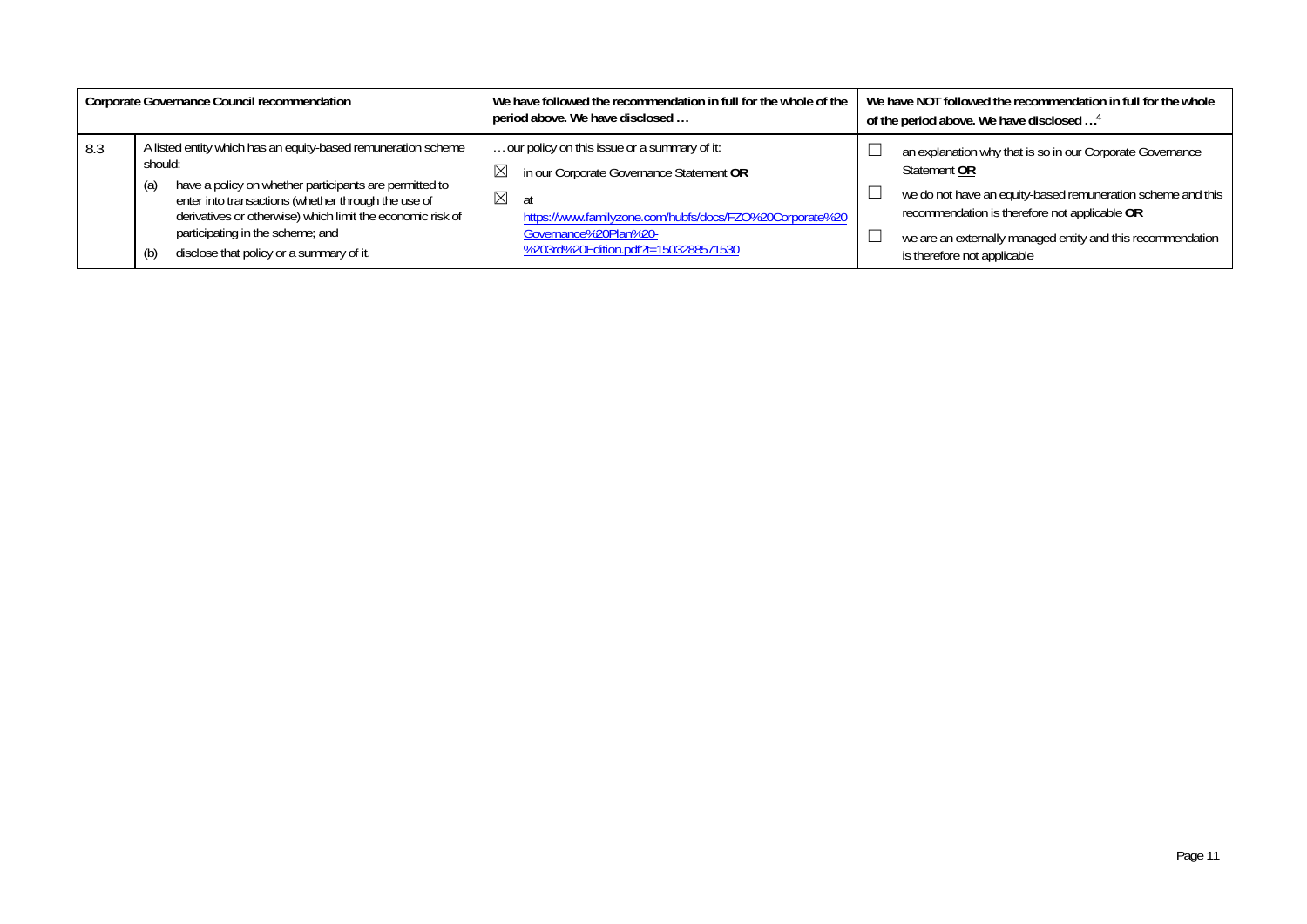#### **FAMILY ZONE CYBER SAFTEY LIMITED ACN 167 509 177 (Company)**

### **CORPORATE GOVERNANCE STATEMENT**

This Corporate Governance Statement is current as at 30 August 2017 and has been approved by the Board of the Company on that date.

This Corporate Governance Statement discloses the extent to which the Company has, as at 30 June 2017 followed the recommendations set by the ASX Corporate Governance Council in its publication Corporate Governance Principles and Recommendations (**Recommendations**). The Recommendations are not mandatory, however the Recommendations that have not been followed for any part of the reporting period have been identified and reasons provided for not following them along with what (if any) alternative governance practices were adopted in lieu of the recommendation during that period.

The Company's Corporate Governance Plan is available on the Company's website at <https://www.familyzone.com/hubfs/docs/FZO%20Corporate%20Governance%20Plan%20-%203rd%20Edition.pdf?t=1503560714144>

| <b>RECOMMENDATIONS (3RD EDITION)</b>                                                                                                                                                                                                                            | <b>COMPLY</b> | <b>EXPLANATION</b>                                                                                                                                                                                                                                                                                                                                                                                                                                          |
|-----------------------------------------------------------------------------------------------------------------------------------------------------------------------------------------------------------------------------------------------------------------|---------------|-------------------------------------------------------------------------------------------------------------------------------------------------------------------------------------------------------------------------------------------------------------------------------------------------------------------------------------------------------------------------------------------------------------------------------------------------------------|
| Principle 1: Lay solid foundations for management and oversight                                                                                                                                                                                                 |               |                                                                                                                                                                                                                                                                                                                                                                                                                                                             |
| <b>Recommendation 1.1</b><br>A listed entity should have and disclose a charter which<br>sets out the respective roles and responsibilities of the<br>Board, the Chair and management, and includes a<br>description of those matters expressly reserved to the | <b>YES</b>    | The Company has adopted a Board Charter that sets out the<br>specific roles and responsibilities of the Board, the Chair and<br>management and includes a description of those matters<br>expressly reserved to the Board and those delegated to<br>management.                                                                                                                                                                                             |
| Board and those delegated to management.                                                                                                                                                                                                                        |               | The Board Charter sets out the specific responsibilities of the<br>Board, requirements as to the Board's composition, the roles and<br>responsibilities of the Chairman and Company Secretary, the<br>establishment, operation and management<br>Board<br>of a<br>Committees, Directors' access to Company records and<br>information, details of the Board's relationship with management,<br>details of the Board's performance review and details of the |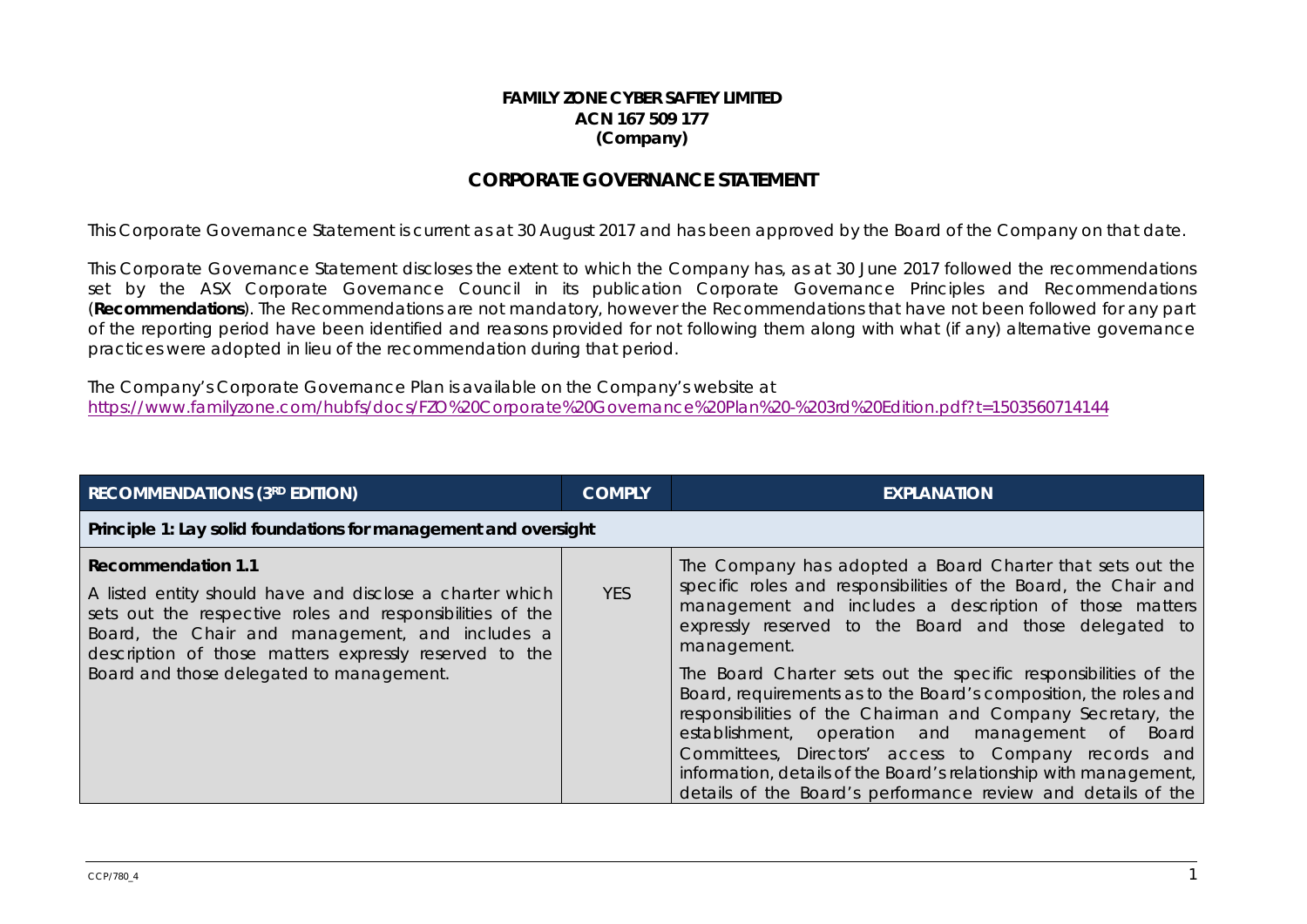| <b>RECOMMENDATIONS (3RD EDITION)</b>                                                                                                                                                                                                                                                                                                                          | <b>COMPLY</b> | <b>EXPLANATION</b>                                                                                                                                                                                                                                                                                                                                                                                                                                                                                                                                                                                                                                                                                                                                                                                                                                                                                                                                                                                                                                                                                                                        |
|---------------------------------------------------------------------------------------------------------------------------------------------------------------------------------------------------------------------------------------------------------------------------------------------------------------------------------------------------------------|---------------|-------------------------------------------------------------------------------------------------------------------------------------------------------------------------------------------------------------------------------------------------------------------------------------------------------------------------------------------------------------------------------------------------------------------------------------------------------------------------------------------------------------------------------------------------------------------------------------------------------------------------------------------------------------------------------------------------------------------------------------------------------------------------------------------------------------------------------------------------------------------------------------------------------------------------------------------------------------------------------------------------------------------------------------------------------------------------------------------------------------------------------------------|
|                                                                                                                                                                                                                                                                                                                                                               |               | Board's disclosure policy.<br>A copy of the Company's Board Charter, which is part of the<br>Company's Corporate Governance Plan, is available on the<br>Company's website.                                                                                                                                                                                                                                                                                                                                                                                                                                                                                                                                                                                                                                                                                                                                                                                                                                                                                                                                                               |
| <b>Recommendation 1.2</b><br>A listed entity should:<br>(a) undertake appropriate checks before appointing a<br>person, or putting forward to security holders a<br>candidate for election, as a Director; and<br>(b) provide security holders with all material information<br>relevant to a decision on whether or not to elect or re-<br>elect a Director. | <b>YES</b>    | The Company has guidelines for the appointment and<br>(a)<br>selection of the Board in its Corporate Governance Plan. The<br>Company's Nomination Committee Charter (in<br>the<br>Company's Corporate Governance Plan) requires the<br>Nomination Committee (or, in its absence, the Board) to<br>ensure appropriate checks (including checks in respect of<br>character, experience, education, criminal record and<br>bankruptcy history (as appropriate)) are undertaken before<br>appointing a person, or putting forward to security holders a<br>candidate for election, as a Director. These checks were<br>undertaken as part of the Company's ASX Listing process.<br>Under the Nomination Committee Charter, all material<br>(b)<br>information relevant to a decision on whether or not to elect<br>or re-elect a Director must be provided to security holders in<br>the Notice of Meeting containing the resolution to elect or<br>re-elect a Director. Information in respect to each Directors<br>experience and qualifications are outlined in the Annual<br>Report. Directors will be put forward for re-election at the |
|                                                                                                                                                                                                                                                                                                                                                               |               | Company's Annual General.                                                                                                                                                                                                                                                                                                                                                                                                                                                                                                                                                                                                                                                                                                                                                                                                                                                                                                                                                                                                                                                                                                                 |
| <b>Recommendation 1.3</b><br>A listed entity should have a written agreement with each<br>Director and senior executive setting out the terms of their<br>appointment.                                                                                                                                                                                        | <b>YES</b>    | The Company's Nomination Committee Charter requires the<br>Nomination Committee (or, in its absence, the Board) to ensure<br>that each Director and senior executive is a party to a written<br>agreement with the Company which sets out the terms of that<br>Director's or senior executive's appointment.                                                                                                                                                                                                                                                                                                                                                                                                                                                                                                                                                                                                                                                                                                                                                                                                                              |
|                                                                                                                                                                                                                                                                                                                                                               |               | The Company has written agreements with each of its Directors<br>and executive service agreements with key management<br>personnel.                                                                                                                                                                                                                                                                                                                                                                                                                                                                                                                                                                                                                                                                                                                                                                                                                                                                                                                                                                                                       |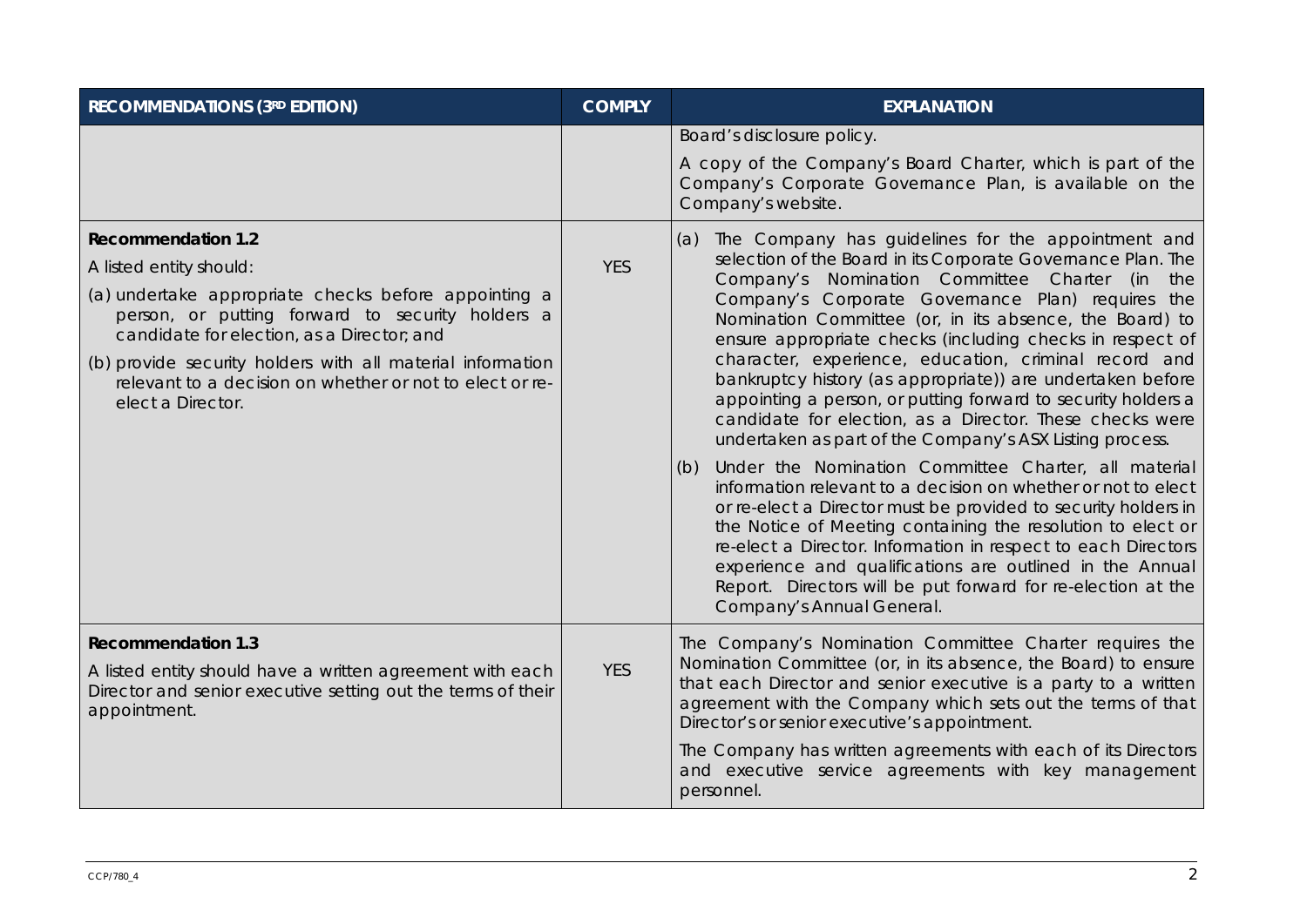|                                                      | <b>RECOMMENDATIONS (3RD EDITION)</b>                                                                                                                                                                                                                                       | <b>COMPLY</b> |                 | <b>EXPLANATION</b>                                                                                                                                                                                                                                                                                                                                                                                                                              |      |        |
|------------------------------------------------------|----------------------------------------------------------------------------------------------------------------------------------------------------------------------------------------------------------------------------------------------------------------------------|---------------|-----------------|-------------------------------------------------------------------------------------------------------------------------------------------------------------------------------------------------------------------------------------------------------------------------------------------------------------------------------------------------------------------------------------------------------------------------------------------------|------|--------|
| <b>Recommendation 1.4</b>                            | The company secretary of a listed entity should be<br>accountable directly to the Board, through the Chair, on<br>all matters to do with the proper functioning of the Board.                                                                                              | <b>YES</b>    |                 | The Board Charter outlines the roles, responsibility and<br>accountability of the Company Secretary. In accordance with<br>this, the Company Secretary is accountable directly to the<br>Board, through the Chair, on all matters to do with the proper<br>functioning of the Board.                                                                                                                                                            |      |        |
| <b>Recommendation 1.5</b><br>A listed entity should: | (a) have a diversity policy which includes requirements for<br>the Board or a relevant committee of the Board to set<br>measurable objectives for achieving gender diversity<br>and to assess annually both the objectives and the<br>entity's progress in achieving them; | <b>PARTLY</b> |                 | (a) The Company has adopted a Diversity Policy which provides<br>a framework for the Company to establish and achieve<br>measurable diversity objectives, including in respect of<br>gender diversity. The Diversity Policy allows the Board to set<br>measurable gender diversity objectives if considered<br>appropriate, and to assess annually both the objectives if<br>any have been set and the Company's progress in<br>achieving them. |      |        |
|                                                      | (b) disclose that policy or a summary or it; and<br>(c) disclose as at the end of each reporting period:                                                                                                                                                                   |               | (b)             | The Diversity Policy is available, as part of the Corporate<br>Governance Plan, on the Company's website.                                                                                                                                                                                                                                                                                                                                       |      |        |
| (i)<br>either:<br>(ii)                               | the measurable objectives for achieving gender<br>diversity set by the Board in accordance with the<br>entity's diversity policy and its progress towards<br>achieving them; and                                                                                           |               | (C)             | The Board did not formally set measurable diversity<br>objectives for the past financial year.<br>The respective proportions of men and women on the<br>Board, in senior executive positions and across the whole<br>organisation is outlined below                                                                                                                                                                                             |      |        |
| (A)                                                  | the respective proportions of men and<br>women on the Board, in senior executive                                                                                                                                                                                           |               |                 |                                                                                                                                                                                                                                                                                                                                                                                                                                                 | Male | Female |
|                                                      | positions and across the whole organisation                                                                                                                                                                                                                                |               |                 | <b>Directors</b>                                                                                                                                                                                                                                                                                                                                                                                                                                | 100% |        |
|                                                      | (including how the entity has defined<br>"senior executive" for these purposes); or                                                                                                                                                                                        |               |                 | Senior executives <sup>1</sup>                                                                                                                                                                                                                                                                                                                                                                                                                  | 88%  | 12%    |
| (B)<br>if the entity is a "relevant employer" under  |                                                                                                                                                                                                                                                                            |               | Other employees | 85%                                                                                                                                                                                                                                                                                                                                                                                                                                             | 15%  |        |
|                                                      | the Workplace Gender Equality Act, the<br>entity's most recent "Gender Equality<br>Indicators", as defined in the Workplace<br>Gender Equality Act.                                                                                                                        |               |                 | <sup>1.</sup> Senior executive is person a makes, or participates in making,<br>decisions that affect the whole, or a substantial part, of the business of<br>the corporation                                                                                                                                                                                                                                                                   |      |        |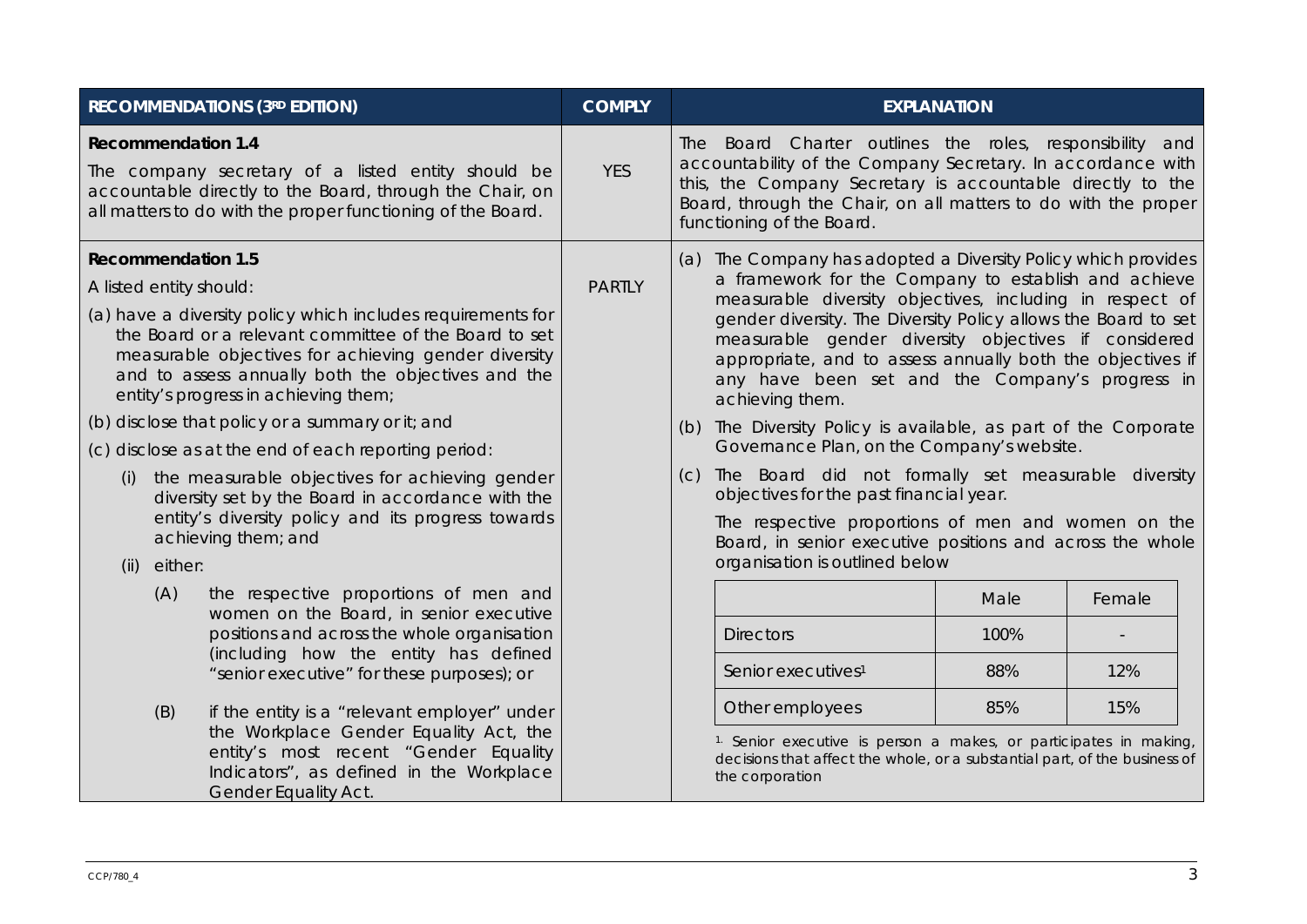| <b>RECOMMENDATIONS (3RD EDITION)</b>                                                                                                                               | <b>COMPLY</b> | <b>EXPLANATION</b>                                                                                                                                                                                                                                                                                                                                                                                                                                                                                                                                                                                                                                                                                                                                                 |
|--------------------------------------------------------------------------------------------------------------------------------------------------------------------|---------------|--------------------------------------------------------------------------------------------------------------------------------------------------------------------------------------------------------------------------------------------------------------------------------------------------------------------------------------------------------------------------------------------------------------------------------------------------------------------------------------------------------------------------------------------------------------------------------------------------------------------------------------------------------------------------------------------------------------------------------------------------------------------|
|                                                                                                                                                                    |               |                                                                                                                                                                                                                                                                                                                                                                                                                                                                                                                                                                                                                                                                                                                                                                    |
| <b>Recommendation 1.6</b>                                                                                                                                          |               | (a) The Board is responsible for evaluating the performance of                                                                                                                                                                                                                                                                                                                                                                                                                                                                                                                                                                                                                                                                                                     |
| A listed entity should:                                                                                                                                            | <b>YES</b>    | the Board, its committees and individual Directors and senior<br>executives on an annual basis. It may do so with the aid of                                                                                                                                                                                                                                                                                                                                                                                                                                                                                                                                                                                                                                       |
| (a) have and disclose a process for periodically evaluating<br>the performance of the Board, its committees and<br>individual Directors; and                       |               | an independent advisor. The process for this is set out in the<br>Company's Corporate Governance Plan, which is available<br>on the Company's website.                                                                                                                                                                                                                                                                                                                                                                                                                                                                                                                                                                                                             |
| (b) disclose, in relation to each reporting period, whether<br>a performance evaluation was undertaken in the<br>reporting period in accordance with that process. |               | The Company's Corporate Governance Plan requires the<br>(b)<br>Company to disclose whether or not performance<br>evaluations were conducted during the relevant reporting<br>period. The Company did not formally perform any such<br>evaluations of the Board, its committees and individual<br>Directors for the financial year ended 30 June 2017 however<br>the performance of the executive Directors was informally<br>considered on a regular basis by the Chairman and Non-<br>executive Directors and the performance of the Chairman<br>and Non-executive Director reviewed throughout the year<br>by the Managing Directors. Given the size of the Board and<br>stage of operations it was not considered necessary to<br>undertake formal evaluations. |
| <b>Recommendation 1.7</b><br>A listed entity should:                                                                                                               | <b>YES</b>    | (a) The Board is responsible for evaluating the performance of<br>the Company's senior executives on an annual basis.                                                                                                                                                                                                                                                                                                                                                                                                                                                                                                                                                                                                                                              |
| (a) have and disclose a process for periodically evaluating<br>the performance of its senior executives; and                                                       |               | The processes for these evaluations can be found in the<br>Company's Corporate Governance Plan, which is available<br>on the Company's website.                                                                                                                                                                                                                                                                                                                                                                                                                                                                                                                                                                                                                    |
| (b) disclose, in relation to each reporting period, whether<br>a performance evaluation was undertaken in the<br>reporting period in accordance with that process. |               | The Company's Corporate Governance Plan requires the<br>(b)<br>Company to disclose whether or not performance<br>evaluations were conducted for senior executives during the<br>relevant reporting period. The Company did not formally<br>perform any such evaluations for the financial year ended                                                                                                                                                                                                                                                                                                                                                                                                                                                               |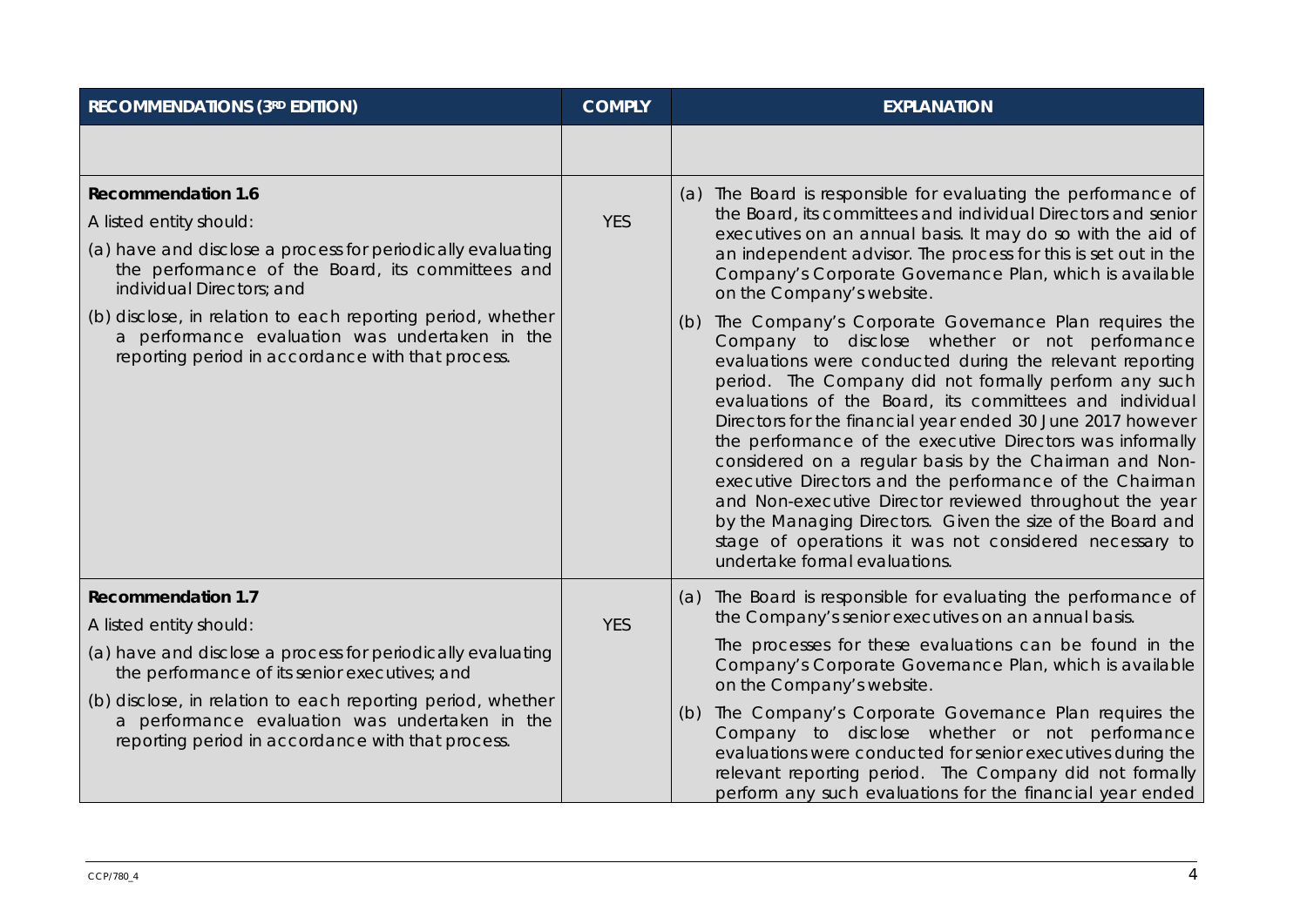| <b>RECOMMENDATIONS (3RD EDITION)</b>                                                                                                                                                                                                                                                                                                                                                                                                                                                                                                                                                                                                                                                                                                 | <b>COMPLY</b> | <b>EXPLANATION</b>                                                                                                                                                                                                                                                                                                                                                                                                                                                                                                                                                                                                                                                                                                                                                                                                                                                                                                                                                                                                                                                                                       |
|--------------------------------------------------------------------------------------------------------------------------------------------------------------------------------------------------------------------------------------------------------------------------------------------------------------------------------------------------------------------------------------------------------------------------------------------------------------------------------------------------------------------------------------------------------------------------------------------------------------------------------------------------------------------------------------------------------------------------------------|---------------|----------------------------------------------------------------------------------------------------------------------------------------------------------------------------------------------------------------------------------------------------------------------------------------------------------------------------------------------------------------------------------------------------------------------------------------------------------------------------------------------------------------------------------------------------------------------------------------------------------------------------------------------------------------------------------------------------------------------------------------------------------------------------------------------------------------------------------------------------------------------------------------------------------------------------------------------------------------------------------------------------------------------------------------------------------------------------------------------------------|
|                                                                                                                                                                                                                                                                                                                                                                                                                                                                                                                                                                                                                                                                                                                                      |               | 30 June 2017 however senior executive's performance was<br>informally assessed on a regular basis by the Managing<br>Given the size of the Board and stage of<br>Director.<br>operations it was not considered necessary to undertake<br>formal evaluations.                                                                                                                                                                                                                                                                                                                                                                                                                                                                                                                                                                                                                                                                                                                                                                                                                                             |
| Principle 2: Structure the Board to add value                                                                                                                                                                                                                                                                                                                                                                                                                                                                                                                                                                                                                                                                                        |               |                                                                                                                                                                                                                                                                                                                                                                                                                                                                                                                                                                                                                                                                                                                                                                                                                                                                                                                                                                                                                                                                                                          |
| <b>Recommendation 2.1</b><br>The Board of a listed entity should:<br>(a) have a nomination committee which:<br>has at least three members, a majority of whom<br>(i)<br>are independent Directors; and<br>is chaired by an independent Director,<br>(ii)<br>and disclose:<br>the charter of the committee;<br>(iii)<br>the members of the committee; and<br>(iv)<br>as at the end of each reporting period, the<br>(V)<br>number of times the committee met throughout<br>the period and the individual attendances of the<br>members at those meetings; or<br>(b) if it does not have a nomination committee, disclose<br>that fact and the processes it employs to address<br>Board succession issues and to ensure that the Board | <b>YES</b>    | (a) The Company's Nomination Committee Charter provides for<br>the creation of a Nomination Committee (if it is considered it<br>will benefit the Company), with at least three members, a<br>majority of whom are independent Directors, and which<br>must be chaired by an independent Director.<br>The Company did not have a Nomination Committee for the<br>past financial year as the Board did not consider the<br>Company would benefit from its establishment of a separate<br>Nomination Committee. In accordance with the Company's<br>Board Charter, the Board will carried out the duties that<br>would ordinarily be carried out by the Nomination<br>Committee under the Nomination Committee Charter,<br>including the following processes to address succession<br>issues and to ensure the Board has the appropriate balance<br>of skills, experience, independence and knowledge of the<br>entity to enable it to discharge its duties and responsibilities<br>effectively:<br>devoting time at least annually to discuss Board<br>succession issues and updating the Company's Board |
| has the appropriate balance of skills, experience,<br>independence and knowledge of the entity to enable<br>it to discharge its duties and responsibilities effectively.                                                                                                                                                                                                                                                                                                                                                                                                                                                                                                                                                             |               | skills matrix; and<br>(ii) all Board members being involved in the Company's<br>nomination process, to the maximum extent permitted<br>under the Corporations Act and ASX Listing Rules.                                                                                                                                                                                                                                                                                                                                                                                                                                                                                                                                                                                                                                                                                                                                                                                                                                                                                                                 |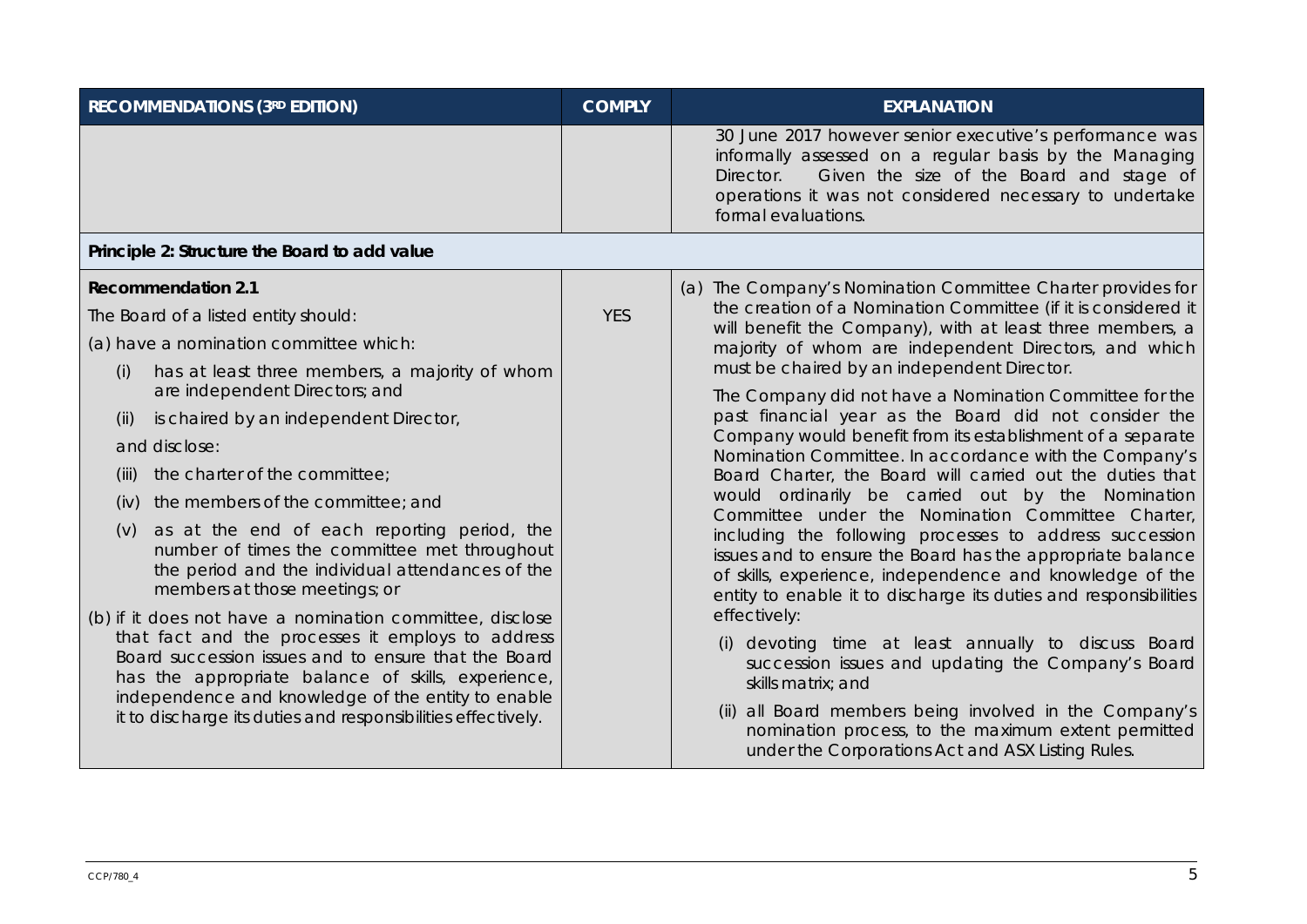| <b>RECOMMENDATIONS (3RD EDITION)</b>                                                                                                                                                                                                                                                                                                 | <b>COMPLY</b> | <b>EXPLANATION</b>                                                                                                                                                                                                                                                                                                                                                                                                                                                                                               |
|--------------------------------------------------------------------------------------------------------------------------------------------------------------------------------------------------------------------------------------------------------------------------------------------------------------------------------------|---------------|------------------------------------------------------------------------------------------------------------------------------------------------------------------------------------------------------------------------------------------------------------------------------------------------------------------------------------------------------------------------------------------------------------------------------------------------------------------------------------------------------------------|
| <b>Recommendation 2.2</b><br>A listed entity should have and disclose a Board skill matrix<br>setting out the mix of skills and diversity that the Board<br>currently has or is looking to achieve in its membership.                                                                                                                | <b>No</b>     | Under the Nomination Committee Charter (in the Company's<br>Corporate Governance Plan), the Nomination Committee (or, in<br>its absence, the Board) is required to prepare a Board skill matrix<br>setting out the mix of skills and diversity that the Board currently<br>has (or is looking to achieve) and to review this at least annually<br>against the Company's Board skills matrix to ensure the<br>appropriate mix of skills and expertise is present to facilitate<br>successful strategic direction. |
|                                                                                                                                                                                                                                                                                                                                      |               | The Board has not yet established a formal board skills matrix.<br>Gaps identified in the collective skills of the Board will be regularly<br>reviewed by the Board as a whole, with the Board proposing<br>new candidates for directorships/executives having regard to<br>the desired skills and experience required by the Company as<br>well as the proposed candidates' diversity of background.                                                                                                            |
|                                                                                                                                                                                                                                                                                                                                      |               | Details of each of the Director's skills and experience are outlined<br>in the Company's Annual Report.                                                                                                                                                                                                                                                                                                                                                                                                          |
| <b>Recommendation 2.3</b><br>A listed entity should disclose:<br>(a) the names of the Directors considered by the Board to<br>be independent Directors;<br>(b) if a Director has an interest, position, association or                                                                                                               | <b>YES</b>    | (a) The Board Charter requires the disclosure of the names of<br>Directors considered by the Board to be independent. The<br>Company has disclosed those Directors it considered to be<br>independent in its Annual Report. The Board currently<br>considers Mr John Sims and Mr Phil Warren to be<br>independent Directors.                                                                                                                                                                                     |
| relationship of the type described in Box 2.3 of the ASX<br>Governance<br>Principles<br>Corporate<br>and<br>Recommendation (3rd Edition), but the Board is of the<br>opinion that it does not<br>compromise<br>the<br>independence of the Director, the nature of the<br>interest, position, association or relationship in question |               | (b) Mr Phil Warren has a relevant interest in services agreement<br>the Company has with Grange Consulting. This is not<br>however a material agreement and is not considered to<br>interfere with Mr Warren's ability to bring independent<br>judgement in respect to Board decisions.                                                                                                                                                                                                                          |
| and an explanation of why the Board is of that opinion;<br>and<br>(c) the length of service of each Director                                                                                                                                                                                                                         |               | The Company's Annual Report discloses the length of<br>(C)<br>service of each Director, as at the end of each financial<br>year.                                                                                                                                                                                                                                                                                                                                                                                 |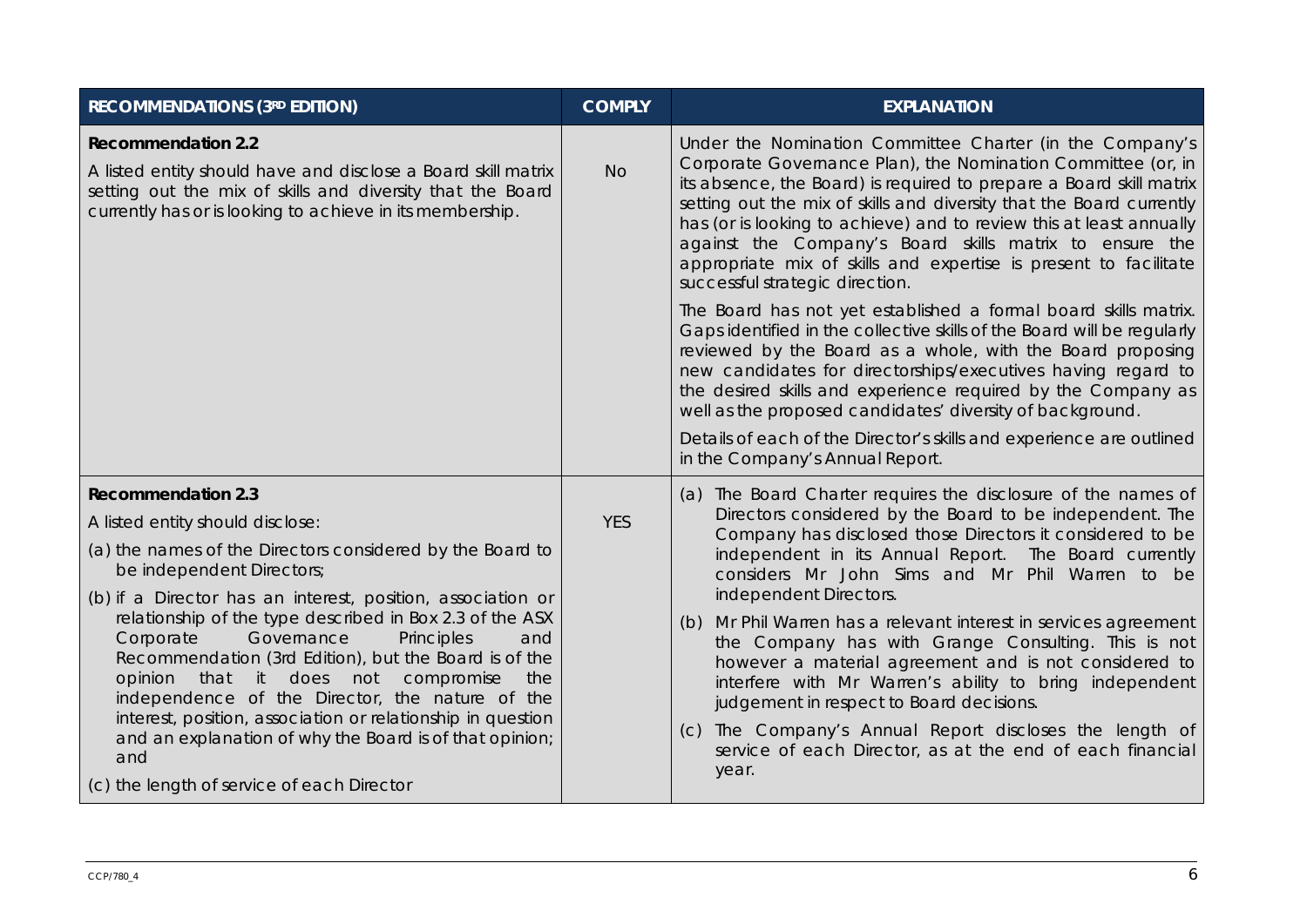| <b>RECOMMENDATIONS (3RD EDITION)</b>                                                                                                                                                                                                                                                                                             | <b>COMPLY</b> | <b>EXPLANATION</b>                                                                                                                                                                                                                                                                                                                                                                                                                                                                                                                                                                                                                                        |
|----------------------------------------------------------------------------------------------------------------------------------------------------------------------------------------------------------------------------------------------------------------------------------------------------------------------------------|---------------|-----------------------------------------------------------------------------------------------------------------------------------------------------------------------------------------------------------------------------------------------------------------------------------------------------------------------------------------------------------------------------------------------------------------------------------------------------------------------------------------------------------------------------------------------------------------------------------------------------------------------------------------------------------|
| <b>Recommendation 2.4</b><br>A majority of the Board of a listed entity should be<br>independent Directors.                                                                                                                                                                                                                      | <b>No</b>     | The Board does not comprise of a majority of independent<br>Directors. The current Board composition comprises two<br>Directors and two independent non-executive<br>executive<br>Directors. Given two of the Directors hold executive roles with<br>the Company they are not considered independent. The Board<br>considers the commercial and technical experience the<br>executive Directors bring will assist the Company in meeting its<br>corporate objectives and due to the limited size and complexity<br>of the Company's operations, a majority of independent<br>directors is not required. This will be reviewed as the Company<br>develops. |
| <b>Recommendation 2.5</b><br>The Chair of the Board of a listed entity should be an<br>independent Director and, in particular, should not be the<br>same person as the CEO of the entity.                                                                                                                                       | <b>YES</b>    | The Board Charter provides that, where practical, the Chair of<br>the Board should be an independent Director and should not be<br>the CEO/Managing Director.<br>The Chair of the Company for the past financial year is an<br>independent Director, Mr John Sims who has not been the<br><b>CEO/Managing Director.</b>                                                                                                                                                                                                                                                                                                                                   |
| <b>Recommendation 2.6</b><br>A listed entity should have a program for inducting new<br>and<br>providing<br>appropriate<br>professional<br><b>Directors</b><br>development opportunities for continuing Directors to<br>develop and maintain the skills and knowledge needed to<br>perform their role as a Director effectively. | <b>YES</b>    | In accordance with the Company's Board Charter, the<br>Nominations Committee (or, in its absence, the Board) is<br>responsible for the approval and review of induction and<br>continuing professional development programs and procedures<br>for Directors to ensure that they can effectively discharge their<br>responsibilities. The Company Secretary is responsible for<br>facilitating inductions and professional development.                                                                                                                                                                                                                    |
| Principle 3: Act ethically and responsibly                                                                                                                                                                                                                                                                                       |               |                                                                                                                                                                                                                                                                                                                                                                                                                                                                                                                                                                                                                                                           |
| <b>Recommendation 3.1</b><br>A listed entity should:<br>(a) have a code of conduct for its Directors, senior<br>executives and employees; and                                                                                                                                                                                    | <b>YES</b>    | (a) The Company's Corporate Code of Conduct applies to the<br>Company's Directors, senior executives and employees.<br>The Company's Corporate Code of Conduct (which forms<br>(b)<br>part of the Company's Corporate Governance Plan) is                                                                                                                                                                                                                                                                                                                                                                                                                 |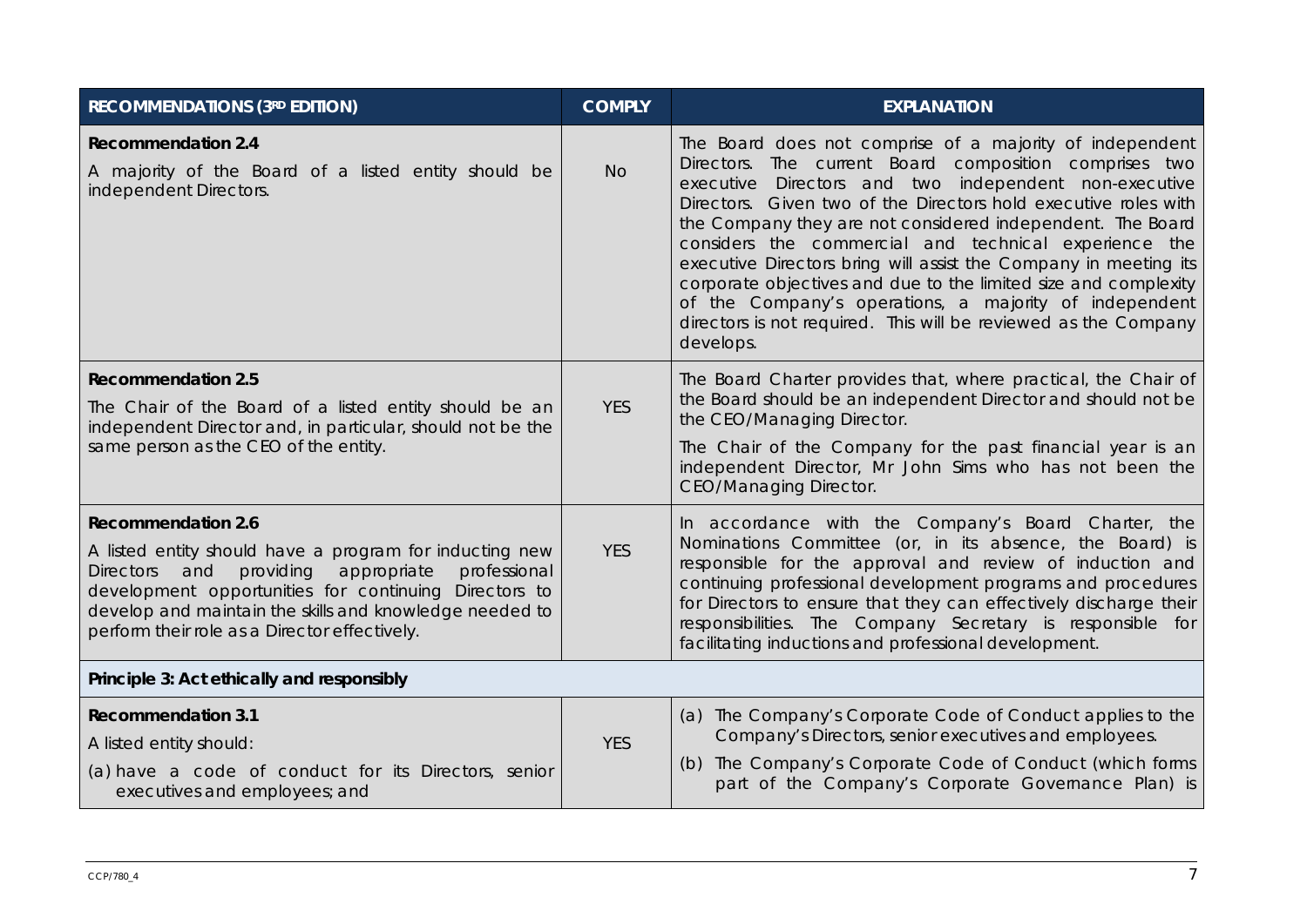| <b>RECOMMENDATIONS (3RD EDITION)</b>                                                                                                                                                                                                                                                                                                                                                                                                                                                                                                                                                                                                                                                                                                                                                                                                                                                                                                                                                                                          | <b>COMPLY</b> | <b>EXPLANATION</b>                                                                                                                                                                                                                                                                                                                                                                                                                                                                                                                                                                                                                                                                                                                                                                                                                                                                                                                                                                                                                                                                                                                                                                                        |
|-------------------------------------------------------------------------------------------------------------------------------------------------------------------------------------------------------------------------------------------------------------------------------------------------------------------------------------------------------------------------------------------------------------------------------------------------------------------------------------------------------------------------------------------------------------------------------------------------------------------------------------------------------------------------------------------------------------------------------------------------------------------------------------------------------------------------------------------------------------------------------------------------------------------------------------------------------------------------------------------------------------------------------|---------------|-----------------------------------------------------------------------------------------------------------------------------------------------------------------------------------------------------------------------------------------------------------------------------------------------------------------------------------------------------------------------------------------------------------------------------------------------------------------------------------------------------------------------------------------------------------------------------------------------------------------------------------------------------------------------------------------------------------------------------------------------------------------------------------------------------------------------------------------------------------------------------------------------------------------------------------------------------------------------------------------------------------------------------------------------------------------------------------------------------------------------------------------------------------------------------------------------------------|
| (b) disclose that code or a summary of it.                                                                                                                                                                                                                                                                                                                                                                                                                                                                                                                                                                                                                                                                                                                                                                                                                                                                                                                                                                                    |               | available on the Company's website.                                                                                                                                                                                                                                                                                                                                                                                                                                                                                                                                                                                                                                                                                                                                                                                                                                                                                                                                                                                                                                                                                                                                                                       |
| Principle 4: Safeguard integrity in financial reporting                                                                                                                                                                                                                                                                                                                                                                                                                                                                                                                                                                                                                                                                                                                                                                                                                                                                                                                                                                       |               |                                                                                                                                                                                                                                                                                                                                                                                                                                                                                                                                                                                                                                                                                                                                                                                                                                                                                                                                                                                                                                                                                                                                                                                                           |
| <b>Recommendation 4.1</b><br>The Board of a listed entity should:<br>(a) have an audit committee which:<br>has at least three members, all of whom are<br>(i)<br>non-executive Directors and a majority of<br>whom are independent Directors; and<br>is chaired by an independent Director, who is<br>(ii)<br>not the chair of the Board,<br>and disclose:<br>the charter of the committee;<br>(iii)<br>(iv)<br>the relevant qualifications and experience of<br>the members of the committee; and<br>in relation to each reporting period, the number<br>(v)<br>of times the committee met throughout the<br>period and the individual attendances of the<br>members at those meetings; or<br>(b) if it does not have an audit committee, disclose that<br>fact and the processes it employs that independently<br>verify and safeguard the integrity of its financial<br>reporting, including the processes for the appointment<br>and removal of the external auditor and the rotation of<br>the audit engagement partner. | <b>PARTLY</b> | (a) The Company has an Audit Committee comprising two<br>independent non-executive Directors, Mr John Sims and Mr<br>Mr Warren is the chairman of the audit<br>Phil Warren.<br>committee and is not the chair of the Board.<br>The Board does not consider that the Company is of<br>sufficient size to justify the appointment of additional<br>for the sole purpose of satisfying<br><b>Directors</b><br>this<br>recommendation as it would be cost prohibitive and<br>counterproductive. The Board is of the view that the<br>experience and professionalism of the persons on the audit<br>committee are sufficient to ensure that all significant<br>financial reporting matters are appropriately addressed and<br>actioned.<br>The Company's Corporate Governance Plan contains an<br>Audit and Risk Committee Charter that provides for the<br>creation of an Audit and Risk Committee (if it is considered it<br>will benefit the Company).<br>A copy of the Corporate Governance Plan is available on<br>the Company's website.<br>The qualification of the audit committee members and<br>number of meetings attended during the financial year is<br>outlined in the Company's Annual Report. |
| <b>Recommendation 4.2</b><br>The Board of a listed entity should, before it approves the<br>entity's financial statements for a financial period, receive<br>from its CEO and CFO a declaration that the financial<br>records of the entity have been properly maintained and                                                                                                                                                                                                                                                                                                                                                                                                                                                                                                                                                                                                                                                                                                                                                 | <b>YES</b>    | The Company's Audit and Risk Committee Charter requires the<br>CEO and CFO (or, if none, the person(s) fulfilling those functions)<br>to provide a sign off on these terms.<br>The Company has obtained sign off on these terms for the year<br>ended 30 June 2017.                                                                                                                                                                                                                                                                                                                                                                                                                                                                                                                                                                                                                                                                                                                                                                                                                                                                                                                                       |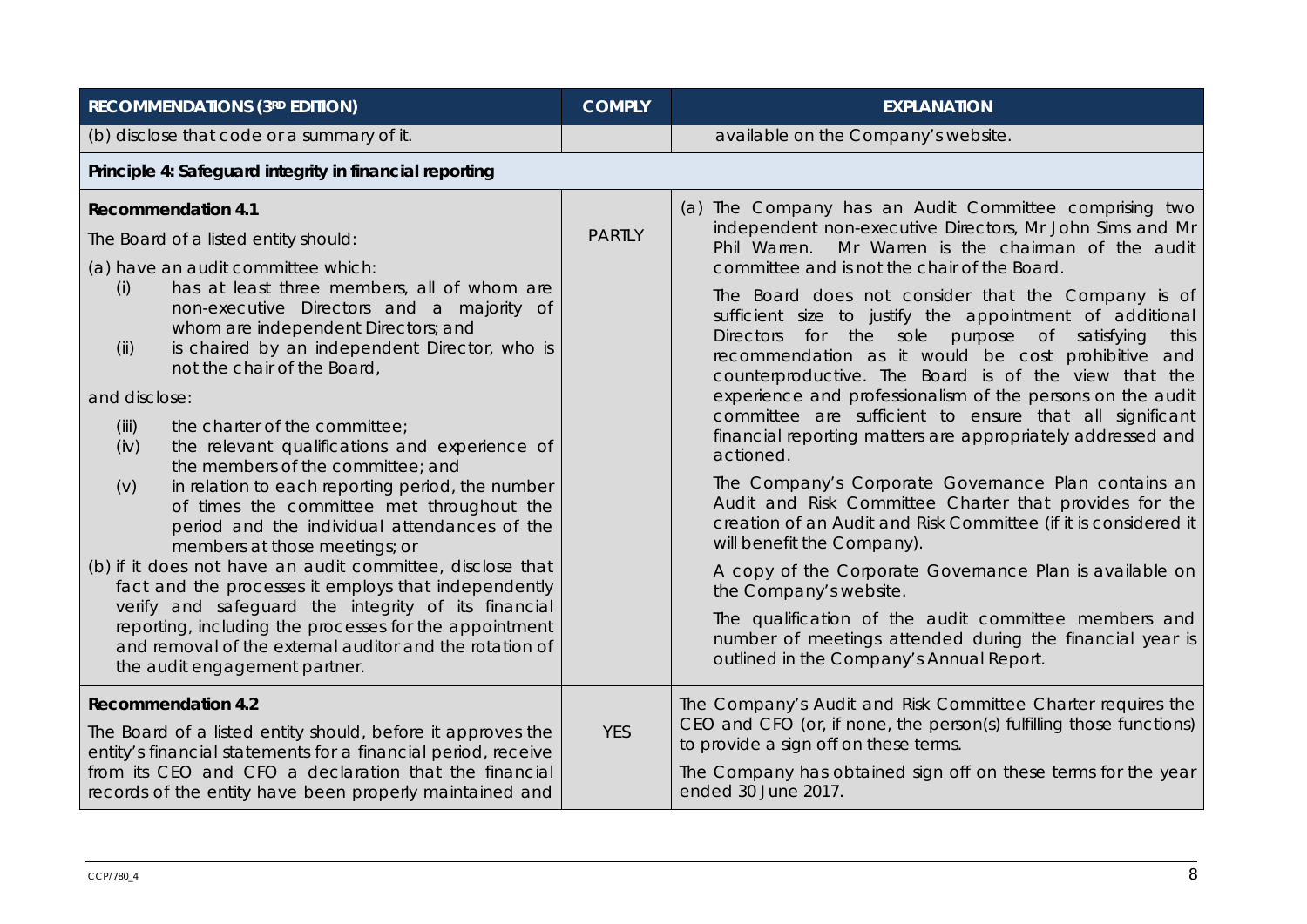| <b>RECOMMENDATIONS (3RD EDITION)</b>                                                                                                                                                                                                                                                                                            | <b>COMPLY</b>                                                                                                       | <b>EXPLANATION</b>                                                                                                                                                                                                                                                                                                                                                   |
|---------------------------------------------------------------------------------------------------------------------------------------------------------------------------------------------------------------------------------------------------------------------------------------------------------------------------------|---------------------------------------------------------------------------------------------------------------------|----------------------------------------------------------------------------------------------------------------------------------------------------------------------------------------------------------------------------------------------------------------------------------------------------------------------------------------------------------------------|
| that the financial statements comply with the appropriate<br>accounting standards and give a true and fair view of the<br>financial position and performance of the entity and that<br>the opinion has been formed on the basis of a sound<br>system of risk management and internal control which is<br>operating effectively. |                                                                                                                     |                                                                                                                                                                                                                                                                                                                                                                      |
| <b>Recommendation 4.3</b>                                                                                                                                                                                                                                                                                                       |                                                                                                                     | The Company's Corporate Governance Plan provides that the                                                                                                                                                                                                                                                                                                            |
| A listed entity that has an AGM should ensure that its<br>external auditor attends its AGM and is available to<br>answer questions from security holders relevant to the                                                                                                                                                        | <b>YES</b>                                                                                                          | Board must ensure the Company's external auditor attends its<br>AGM and is available to answer questions from security holders<br>relevant to the audit.                                                                                                                                                                                                             |
| audit.                                                                                                                                                                                                                                                                                                                          |                                                                                                                     | The Company will seek to ensure its external auditor attends the<br>Company's Annual General Meeting.                                                                                                                                                                                                                                                                |
| Principle 5: Make timely and balanced disclosure                                                                                                                                                                                                                                                                                |                                                                                                                     |                                                                                                                                                                                                                                                                                                                                                                      |
| <b>Recommendation 5.1</b>                                                                                                                                                                                                                                                                                                       |                                                                                                                     | (a) The Board Charter provides details of the Company's                                                                                                                                                                                                                                                                                                              |
| A listed entity should:                                                                                                                                                                                                                                                                                                         | <b>YES</b>                                                                                                          | disclosure policy. In addition, the Corporate Governance<br>Plan details the Company's disclosure requirements as                                                                                                                                                                                                                                                    |
| (a) have a written policy for complying with its continuous<br>disclosure obligations under the Listing Rules; and                                                                                                                                                                                                              |                                                                                                                     | required by the ASX Listing Rules and other relevant<br>legislation.                                                                                                                                                                                                                                                                                                 |
| (b) disclose that policy or a summary of it.                                                                                                                                                                                                                                                                                    | The Corporate Governance Plan, which incorporates the<br>(b)<br>Board Charter, is available on the Company website. |                                                                                                                                                                                                                                                                                                                                                                      |
| Principle 6: Respect the rights of security holders                                                                                                                                                                                                                                                                             |                                                                                                                     |                                                                                                                                                                                                                                                                                                                                                                      |
| <b>Recommendation 6.1</b><br>A listed entity should provide information about itself and<br>its governance to investors via its website.                                                                                                                                                                                        | <b>YES</b>                                                                                                          | The Company's website https://www.familyzone.com/ provides<br>extensive information about the Company's products and<br>Information relevant to investors including<br>services.<br>the<br>Company's Corporate Governance Plan, Constitution, ASX<br>Announcements, Financial Report and Directors/Management<br>can be found at https://www.familyzone.com/investor |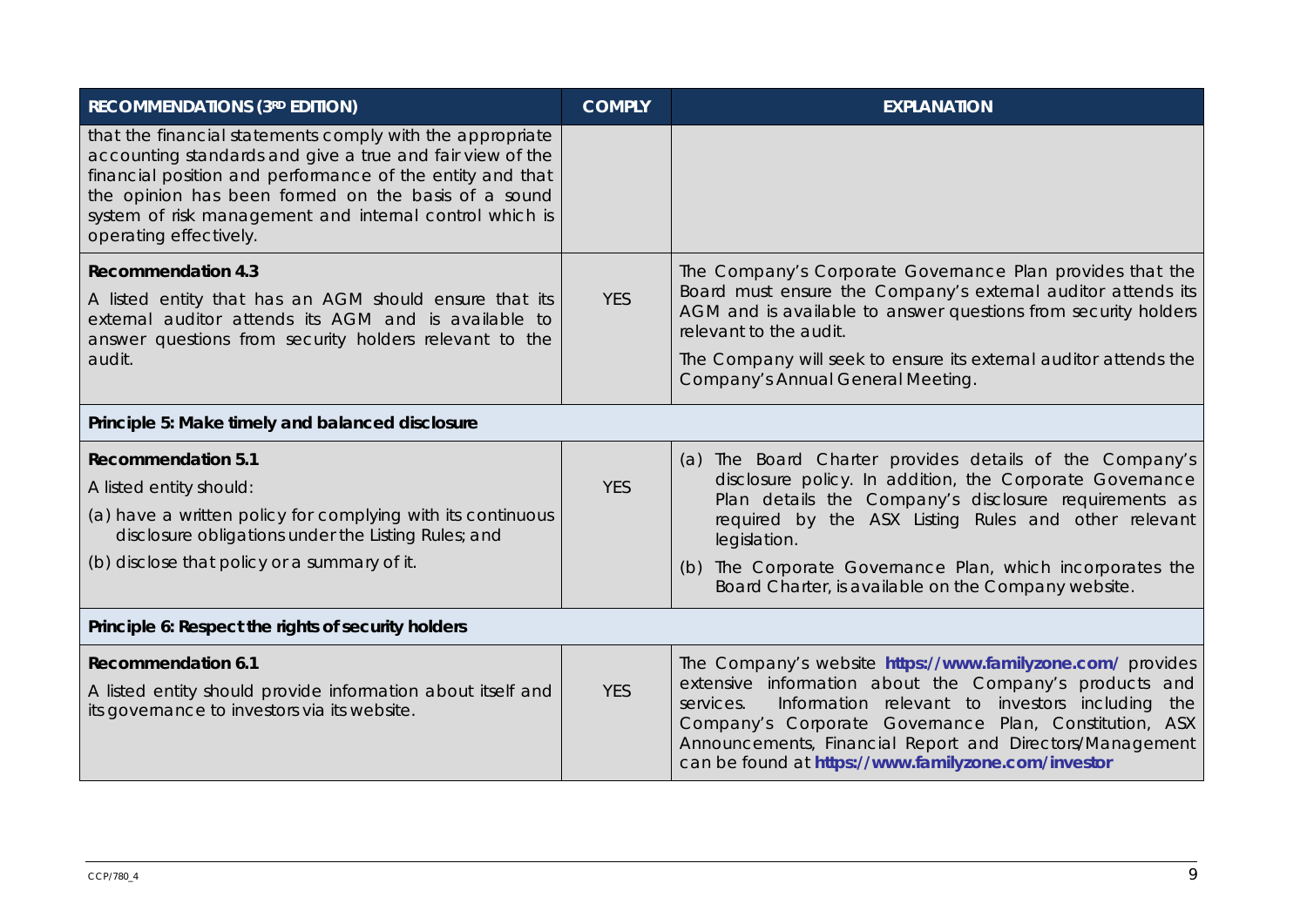| <b>RECOMMENDATIONS (3RD EDITION)</b>                                                                                                                                                                                                                                                    | <b>COMPLY</b> | <b>EXPLANATION</b>                                                                                                                                                                                                                                                                                                                                                                                                                                                                                                   |
|-----------------------------------------------------------------------------------------------------------------------------------------------------------------------------------------------------------------------------------------------------------------------------------------|---------------|----------------------------------------------------------------------------------------------------------------------------------------------------------------------------------------------------------------------------------------------------------------------------------------------------------------------------------------------------------------------------------------------------------------------------------------------------------------------------------------------------------------------|
| <b>Recommendation 6.2</b><br>A listed entity should design and implement an investor<br>relations program to facilitate effective<br>two-way<br>communication with investors.                                                                                                           | <b>YES</b>    | The Company has adopted a Shareholder Communications<br>Strategy which aims to promote and facilitate effective two-way<br>communication with investors. The Strategy outlines a range of<br>ways in which information is communicated to shareholders and<br>is available on the Company's website as part of the Company's<br>Corporate Governance Plan.                                                                                                                                                           |
| <b>Recommendation 6.3</b><br>A listed entity should disclose the policies and processes it<br>has in place to facilitate and encourage participation at<br>meetings of security holders.                                                                                                | <b>YES</b>    | Shareholders are encouraged to participate at all general<br>meetings and AGMs of the Company. Refer to the Company's<br>Shareholder Communication Strategy available on the<br>Company's website as part of the Company's Corporate<br>Governance Plan.                                                                                                                                                                                                                                                             |
| <b>Recommendation 6.4</b><br>A listed entity should give security holders the option to<br>receive communications from, and send communications<br>to, the entity and its security registry electronically.                                                                             | <b>YES</b>    | The Company's share register is currently maintained by Automic<br>Registry Services. Shareholders have the option of receiving<br>shareholder communications from the Company and Automic<br>electronically, unless an original signature or documents is<br>required.<br>Shareholders can register on the Company's website to receive<br>email notifications when an announcement is made by the<br>Company to the ASX, including the release of the Annual Report,<br>half yearly reports and quarterly reports. |
| Principle 7: Recognise and manage risk                                                                                                                                                                                                                                                  |               |                                                                                                                                                                                                                                                                                                                                                                                                                                                                                                                      |
| <b>Recommendation 7.1</b><br>The Board of a listed entity should:<br>(a) have a committee or committees to oversee risk, each<br>of which:<br>has at least three members, a majority of whom<br>(i)<br>are independent Directors; and<br>(ii)<br>is chaired by an independent Director, | <b>YES</b>    | (a) The Company's Corporate Governance Plan contains an<br>Audit and Risk Committee Charter that provides for the<br>creation of an Audit and Risk Committee (if it is considered it<br>will benefit the Company), with at least three members, all<br>of whom must be independent Directors, and which must<br>be chaired by an independent Director.<br>A copy of the Corporate Governance Plan is available on<br>the Company's website.                                                                          |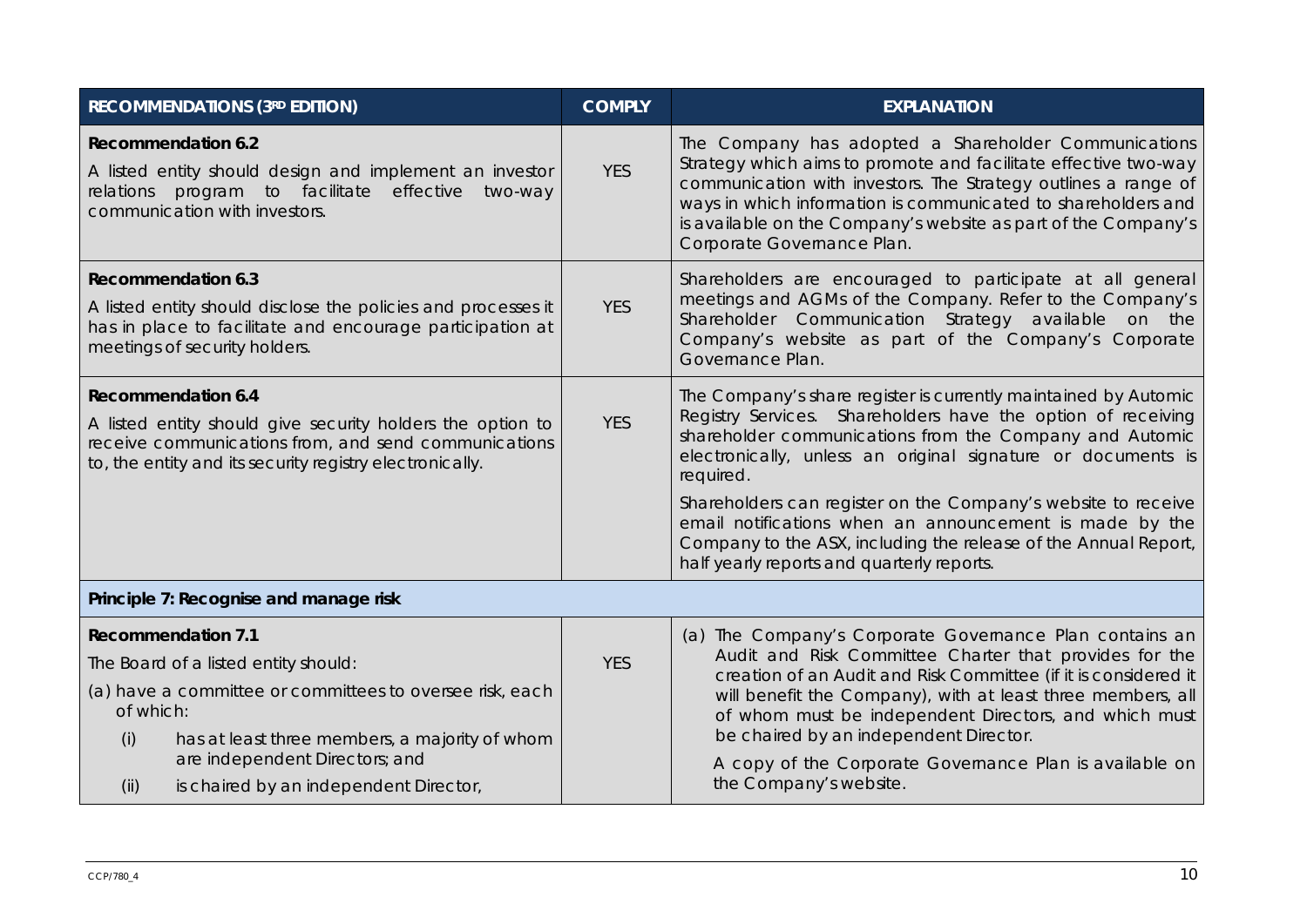| <b>RECOMMENDATIONS (3RD EDITION)</b>                                                                                                                                                                                                                                                                                                                                                                                                                                                                     | <b>COMPLY</b> | <b>EXPLANATION</b>                                                                                                                                                                                                                                                                                                                                                                                                                                                                                                                                                                                                                                                                                                                                                                                                                                                                                                                                                                                |
|----------------------------------------------------------------------------------------------------------------------------------------------------------------------------------------------------------------------------------------------------------------------------------------------------------------------------------------------------------------------------------------------------------------------------------------------------------------------------------------------------------|---------------|---------------------------------------------------------------------------------------------------------------------------------------------------------------------------------------------------------------------------------------------------------------------------------------------------------------------------------------------------------------------------------------------------------------------------------------------------------------------------------------------------------------------------------------------------------------------------------------------------------------------------------------------------------------------------------------------------------------------------------------------------------------------------------------------------------------------------------------------------------------------------------------------------------------------------------------------------------------------------------------------------|
| and disclose:<br>(iii)<br>the charter of the committee;<br>(iv)<br>the members of the committee; and<br>(v)<br>as at the end of each reporting period, the<br>number of times the committee<br>met<br>throughout the period and the individual<br>attendances of the members<br>at those<br>meetings; or<br>(b) if it does not have a risk committee or committees that<br>satisfy (a) above, disclose that fact and the process it<br>employs for overseeing the entity's risk management<br>framework. |               | (b) The Company, aside from the Audit Committee, did not<br>have a Risk Committee for the past financial year to oversee<br>risk. All matters that might properly be dealt with by the Risk<br>Committee are dealt with by the full Board. The Board is of<br>the view that the experience and professionalism of the<br>persons on the Board is sufficient to ensure that all significant<br>matters are appropriately addressed and actioned. Further,<br>the Board does not consider that the Company is of<br>sufficient size to justify the appointment of additional<br>Directors for the sole purpose of satisfying<br>this<br>recommendation as it would be cost prohibitive and<br>counterproductive.<br>The Board is responsible for overseeing the establishment<br>and implementation of effective risk management and<br>internal control systems to manage the Company's material<br>business risks and for reviewing and monitoring the<br>Company's application of those systems. |
| <b>Recommendation 7.2</b><br>The Board or a committee of the Board should:<br>(a) review the entity's risk management framework with<br>management at least annually to satisfy itself that it<br>continues to be sound; and<br>(b) disclose in relation to each reporting period, whether<br>such a review has taken place.                                                                                                                                                                             | <b>NO</b>     | The Audit and Risk Committee Charter requires that the<br>(a)<br>Audit and Risk Committee (or, in its absence, the Board)<br>should, at least annually, satisfy itself that the Company's risk<br>management framework continues to be sound.<br>The Board did not complete a formal risk assessment<br>(b)<br>framework review during the year ended 30 June 2017<br>however the Board of Directors reviews the key risks facing<br>the Company on an ongoing basis.                                                                                                                                                                                                                                                                                                                                                                                                                                                                                                                             |
| <b>Recommendation 7.3</b><br>A listed entity should disclose:<br>(a) if it has an internal audit function, how the function is<br>structured and what role it performs; or<br>(b) if it does not have an internal audit function, that fact                                                                                                                                                                                                                                                              | <b>YES</b>    | The Audit and Risk Committee Charter provides for the Audit<br>(a)<br>and Risk Committee to monitor the need for an internal<br>audit function.<br>As at 30 June 2017 Company did not have an internal audit<br>(b)<br>function for the past financial year given the stage and size<br>of the Company's operations. The Audit Committee is                                                                                                                                                                                                                                                                                                                                                                                                                                                                                                                                                                                                                                                       |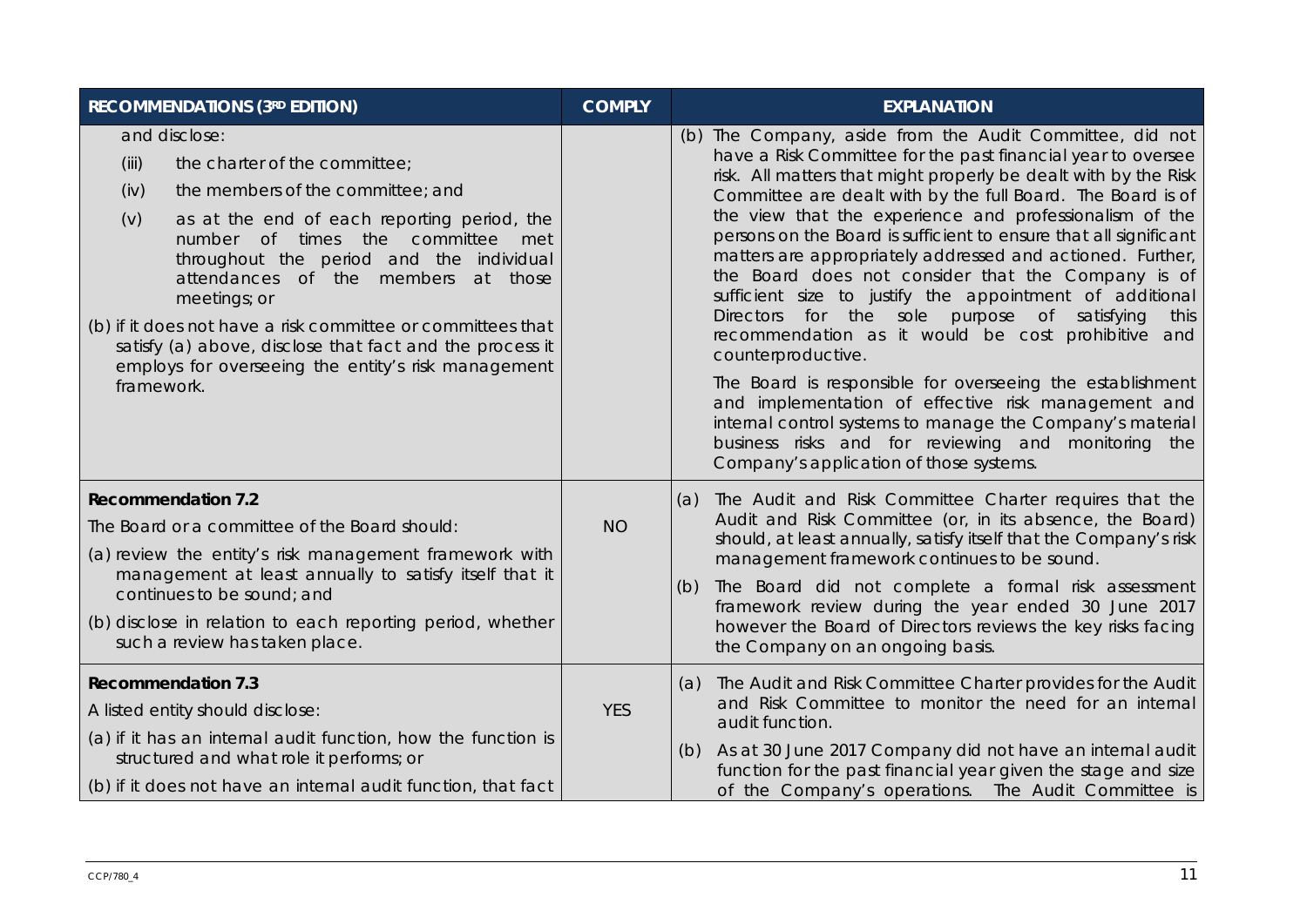| <b>RECOMMENDATIONS (3RD EDITION)</b>                                                                                                                                                                                                    | <b>COMPLY</b> | <b>EXPLANATION</b>                                                                                                                                                                                                                                                                                                                                                                                         |
|-----------------------------------------------------------------------------------------------------------------------------------------------------------------------------------------------------------------------------------------|---------------|------------------------------------------------------------------------------------------------------------------------------------------------------------------------------------------------------------------------------------------------------------------------------------------------------------------------------------------------------------------------------------------------------------|
| and the processes it employs for evaluating and<br>continually improving the effectiveness of its risk<br>management and internal control processes.                                                                                    |               | responsible for ensuring that sound risk management<br>policies are in place for the Company, and reporting to the<br>Board as appropriate. Management is further responsible<br>for undertaking and assessing risk management and internal<br>control effectiveness, and the Board assumes the<br>responsibility to establish and<br>implement<br>effective<br>management and internal control processes. |
| <b>Recommendation 7.4</b><br>A listed entity should disclose whether it has any material<br>exposure to economic, environmental and social<br>sustainability risks and, if it does, how it manages or intends<br>to manage those risks. | <b>YES</b>    | The Audit and Risk Committee Charter requires the Audit and Risk<br>Committee (or, in its absence, the Board) to assist management<br>determine whether the Company has any material exposure to<br>economic, environmental and social sustainability risks and, if it<br>does, how it manages or intends to manage those risks.                                                                           |
|                                                                                                                                                                                                                                         |               | The Company's Corporate Governance Plan requires the<br>Company to disclose whether it has any material exposure to<br>economic, environmental and social sustainability risks and, if it<br>does, how it manages or intends to manage those risks.                                                                                                                                                        |
|                                                                                                                                                                                                                                         |               | The Company discloses any material risk exposures in its Annual<br>Report, through ASX announcements and on its ASX website as<br>part of its continuous disclosure obligations.                                                                                                                                                                                                                           |
| Principle 8: Remunerate fairly and responsibly                                                                                                                                                                                          |               |                                                                                                                                                                                                                                                                                                                                                                                                            |
| <b>Recommendation 8.1</b>                                                                                                                                                                                                               |               | (a) The Company's Corporate Governance Plan contains a                                                                                                                                                                                                                                                                                                                                                     |
| The Board of a listed entity should:                                                                                                                                                                                                    | <b>YES</b>    | Remuneration Committee Charter that provides for the                                                                                                                                                                                                                                                                                                                                                       |
| (a) have a remuneration committee which:                                                                                                                                                                                                |               | creation of a Remuneration Committee (if it is considered it<br>will benefit the Company), with at least three members, a                                                                                                                                                                                                                                                                                  |
| (i)<br>has at least three members, a majority of whom<br>are independent Directors; and                                                                                                                                                 |               | majority of whom must be independent Directors, and which<br>must be chaired by an independent Director.                                                                                                                                                                                                                                                                                                   |
| is chaired by an independent Director,<br>(ii)                                                                                                                                                                                          |               | (b) The Company did not have a Remuneration Committee for<br>the past financial year. In accordance with the Company's                                                                                                                                                                                                                                                                                     |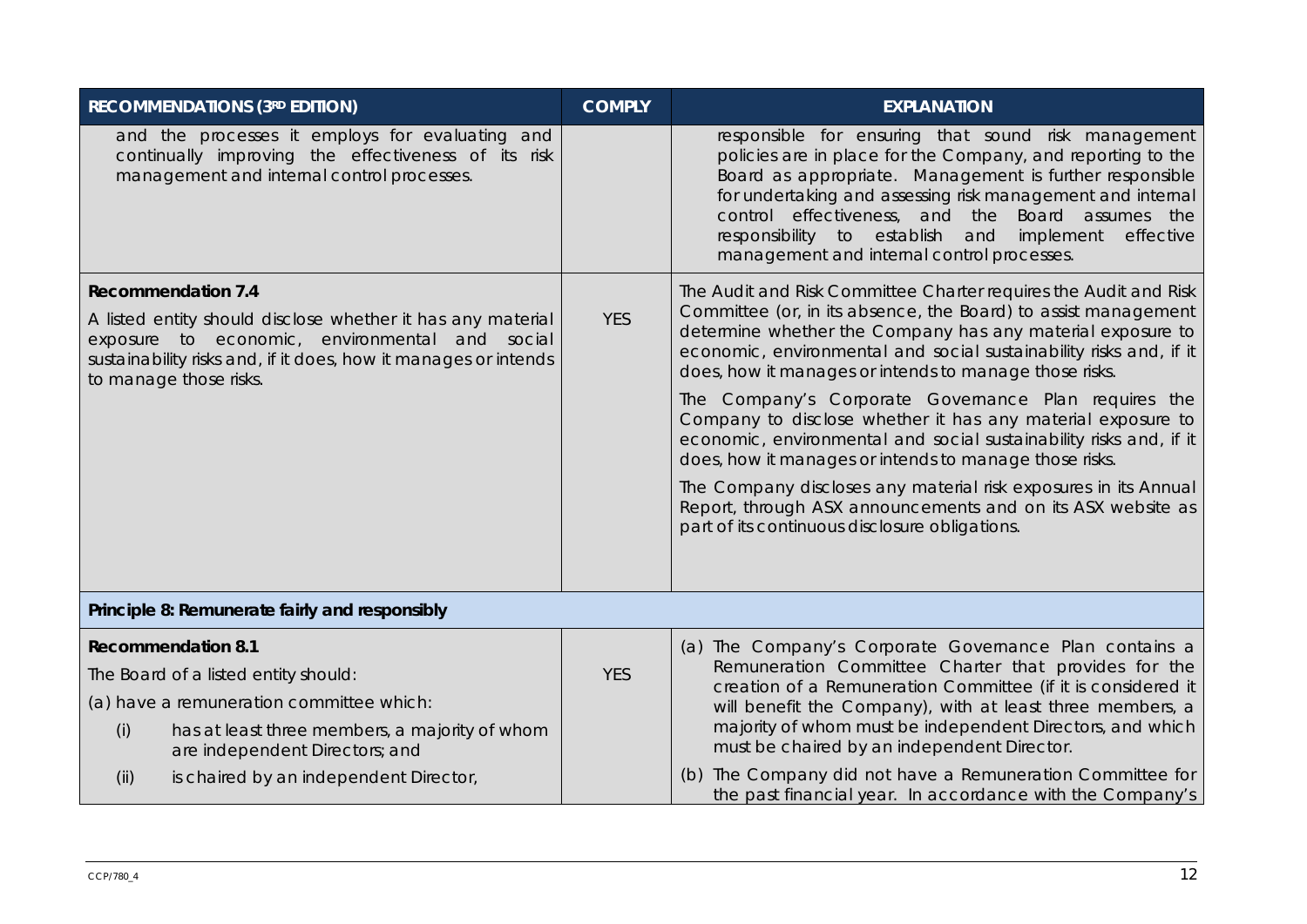| <b>RECOMMENDATIONS (3RD EDITION)</b>                                                                                                                                                                                                                                                                                                                                                                                                                                                                                                                                             | <b>COMPLY</b> | <b>EXPLANATION</b>                                                                                                                                                                                                                                                                                                                                                                                                                                                                                                                                                                                                                                                                                                                                                                                                                                |
|----------------------------------------------------------------------------------------------------------------------------------------------------------------------------------------------------------------------------------------------------------------------------------------------------------------------------------------------------------------------------------------------------------------------------------------------------------------------------------------------------------------------------------------------------------------------------------|---------------|---------------------------------------------------------------------------------------------------------------------------------------------------------------------------------------------------------------------------------------------------------------------------------------------------------------------------------------------------------------------------------------------------------------------------------------------------------------------------------------------------------------------------------------------------------------------------------------------------------------------------------------------------------------------------------------------------------------------------------------------------------------------------------------------------------------------------------------------------|
| and disclose:<br>(iii)<br>the charter of the committee;<br>the members of the committee; and<br>(iv)<br>as at the end of each reporting period, the<br>(v)<br>number of times the committee met throughout<br>the period and the individual attendances of<br>the members at those meetings; or<br>(b) if it does not have a remuneration committee, disclose<br>that fact and the processes it employs for setting the<br>level and composition of remuneration for Directors<br>and senior executives and ensuring that such<br>remuneration is appropriate and not excessive. |               | Remuneration Committee Charter, the full Board carried out<br>the duties that would ordinarily be carried out by the<br>Committee<br>under<br>the<br>Remuneration<br>Remuneration<br>Committee Charter including the following processes to set<br>the level and composition of remuneration for Directors and<br>senior executives and ensuring that such remuneration is<br>appropriate and not excessive.<br>The Board will assess the requirement for the establishment of<br>a separate Remuneration Committee moving forward.                                                                                                                                                                                                                                                                                                               |
| <b>Recommendation 8.2</b><br>A listed entity should separately disclose its policies and<br>practices regarding the remuneration of non-executive<br>Directors and the remuneration of executive Directors and<br>other senior executives and ensure that the different roles<br>and responsibilities of non-executive Directors compared<br>to executive Directors and other senior executives are<br>reflected in the level and composition of their<br>remuneration.                                                                                                          | <b>YES</b>    | The Company's Corporate Governance Plan requires the Board<br>to disclose its policies and practices regarding the remuneration<br>of Directors and senior executives, which is disclosed on the<br>Company's website.<br>The Board Charter sets out the policies and practices of the<br>remuneration of Non-Executive Directors, Executive Directors and<br>other senior executives.<br>The Non-Executive Directors are paid a fixed annual fee for their<br>service to the Company as Non-Executive Directors. Executive<br>Directors of the Company typically receive remuneration<br>comprising a base salary component and other fixed benefits<br>based on the terms of their respective executive services<br>agreements with the Company. Details of the remuneration of<br>the Directors are outlined in the 30 June 2017 Annual Report |